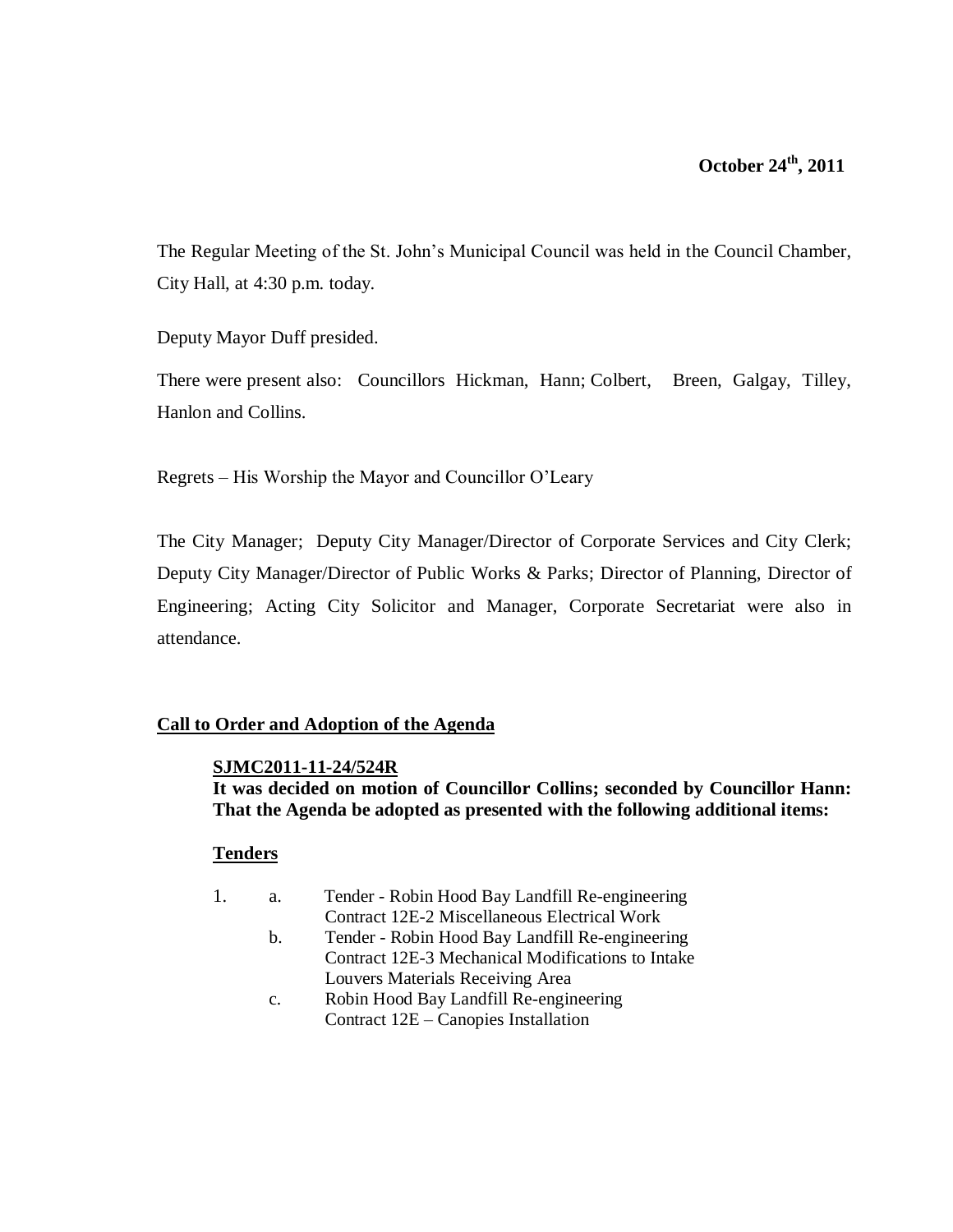- 2. Submissions Re Rezoning property between Blackmarsh Road and Captain Whelan Drive ( Gulliver's Farm) from (1) Gord Robson; Robert Vail and Donna Hynes-Vail
- 3. Letter dated Oct. 13, 2011 from Minister Harry Harding to His Worship the Mayor in response to his letter re excessive noise from motorcycles

#### **Adoption of Minutes**

#### **SJMC2011-10-24/525R**

**It was decided on motion of Councillor Tilley; seconded by Councillor Hickman: That the minutes of the October 17 th , 2011 meeting be adopted as presented.**

#### **Business Arising**

## **Application to Rezone Property Civic Number 142 Donovan's Road Applicant - Jeff McGrath**

Under business arising, Council considered a memorandum dated October 19, 2011 from the

Director of Planning regarding the above noted.

#### **SJMC2011-10-24/526R**

**It was moved by Councillor Collins; seconded by Councillor Hickman: That staff be directed to proceed with the rezoning of property at the end of Donovan's Road from the Rural Zone to the Rural Residential Infill (RRI) Zone to allow the development of one (1) unserviced residential building lot; and agreed that the following Resolution for St. John's Development Regulations Amendment Number 524, 2011 be adopted, which will then be referred to the Department of Municipal Affairs for Provincial registration.**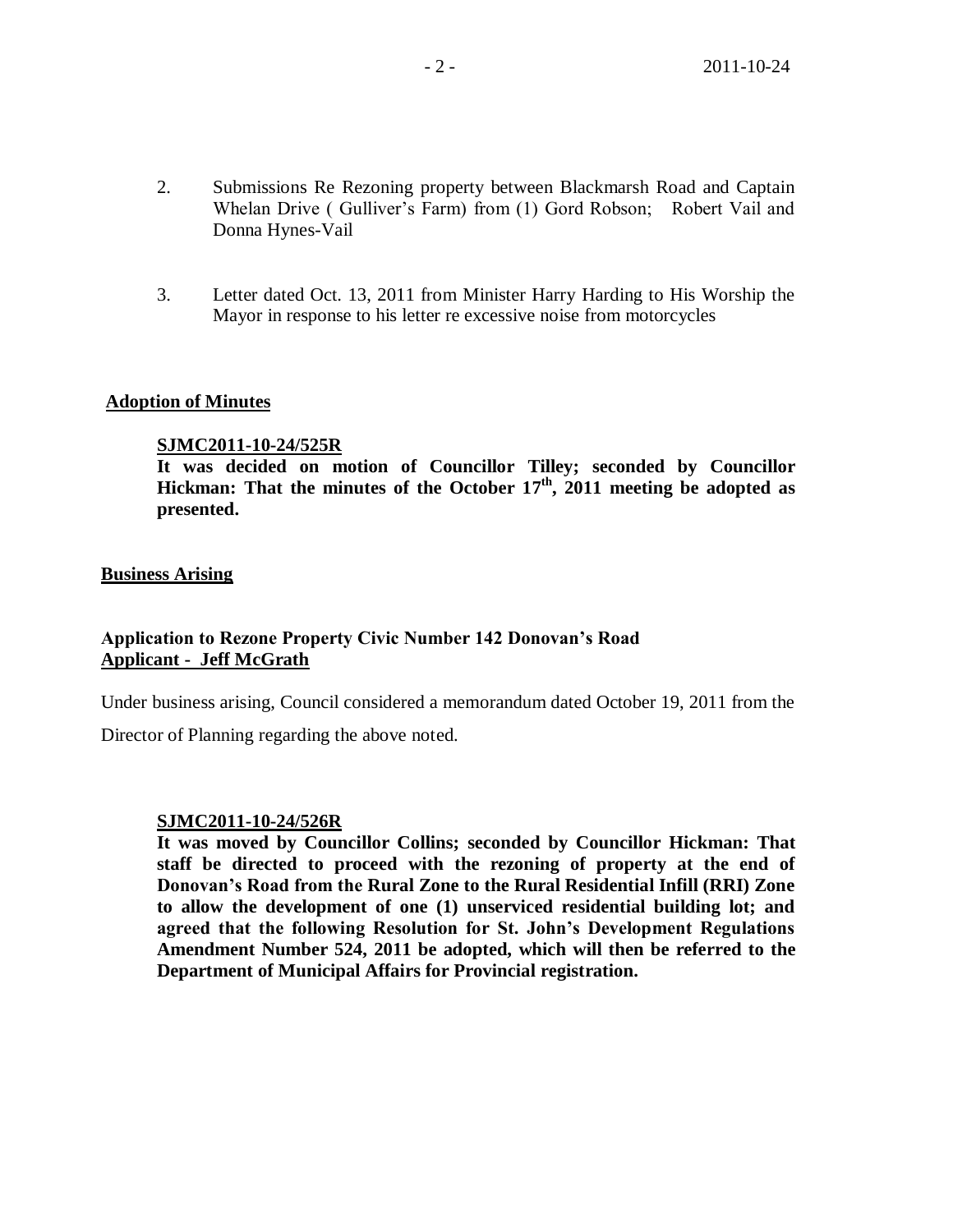#### **RESOLUTION ST. JOHN'S DEVELOPMENT REGULATIONS AMENDMENT NUMBER 524, 2011**

**WHEREAS** the City of St. John's wishes to allow the development of a residential building lot on Donovan's Road with private on-site water and septic services.

**BE IT THEREFORE RESOLVED** that the City of St. John's hereby adopts the following map amendment to the St. John's Development Regulations pursuant to the provisions of the Urban and Rural Planning Act:

## **Rezone land at the end of Donovan's Road from the Rural (R) Zone to the Rural Residential Infill (RRI) Zone as shown on Map Z-1A attached.**

**BE IT FURTHER RESOLVED** that the City of St. John's requests the Minister of Municipal Affairs to register the proposed amendment in accordance with the requirements of the Urban and Rural Planning Act, 2000.

**IN WITNESS THEREOF** the Seal of the City of St. John's has been hereunto affixed and this Resolution has been signed by the Mayor and the City Clerk on Behalf of Council this 24th day ofOctober, 2011.

**Mayor**

**\_\_\_\_\_\_\_\_\_\_\_\_\_\_\_\_\_\_\_\_\_\_\_\_\_\_\_\_\_\_\_**

**\_\_\_\_\_\_\_\_\_\_\_\_\_\_\_\_\_\_\_\_\_\_\_\_\_\_\_\_\_\_\_ City Clerk**

I hereby certify that this Amendment has been prepared in accordance with the Urban and Rural Planning Act, 2000.

 $\_$  ,  $\_$  ,  $\_$  ,  $\_$  ,  $\_$  ,  $\_$  ,  $\_$  ,  $\_$  ,  $\_$  ,  $\_$  ,  $\_$  ,  $\_$  ,  $\_$  ,  $\_$ **MCIP**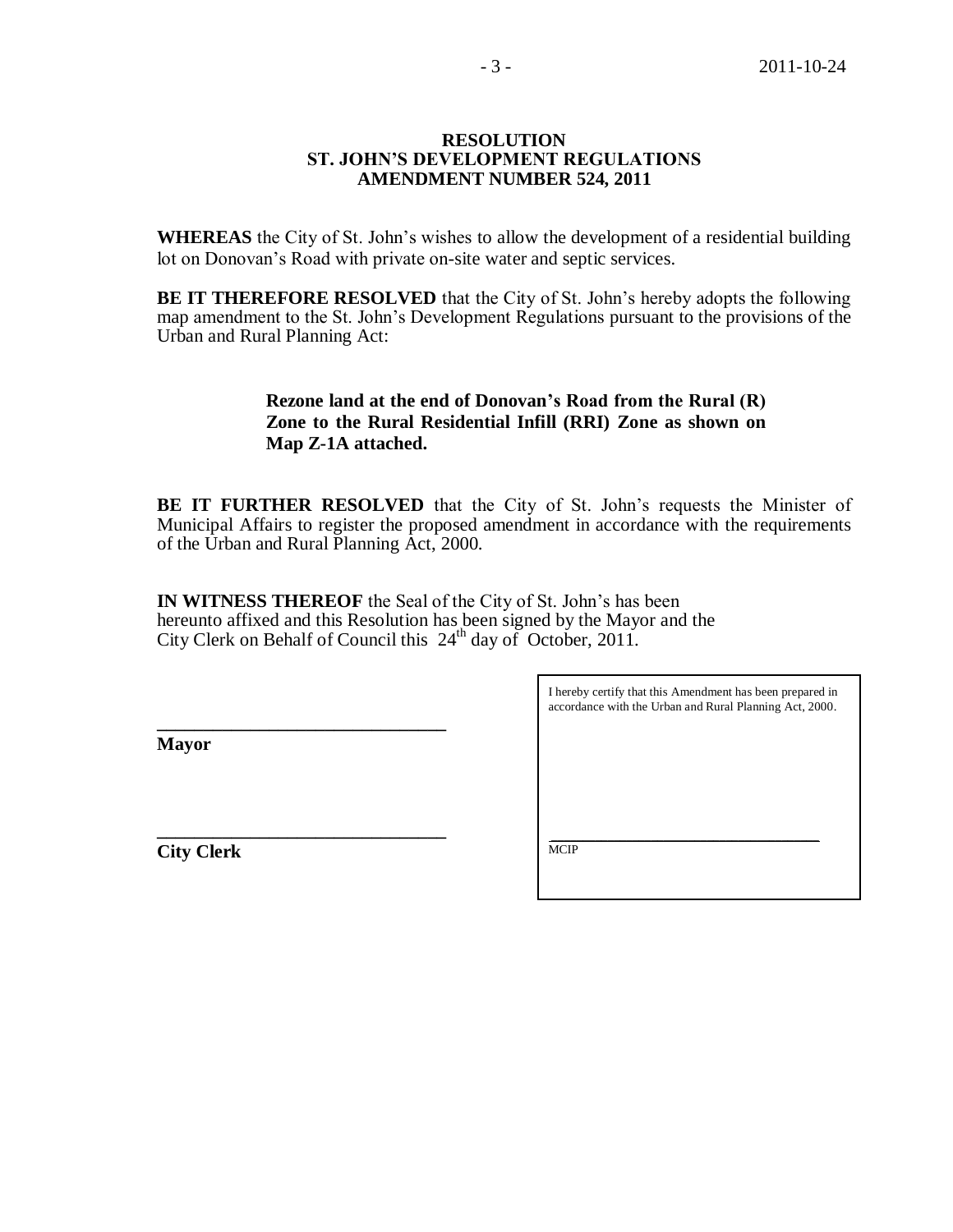| <b>RRI</b><br>R                                                                                                                 | BONDLAN'S ROAD<br><b>SECOND POND</b><br>O<br><b>SECOND POND</b>                                                         |
|---------------------------------------------------------------------------------------------------------------------------------|-------------------------------------------------------------------------------------------------------------------------|
| <b>CITY OF ST. JOHN'S</b><br><b>DEVELOPMENT REGULATIONS</b><br>Amendment No. 524, 2011                                          | 2011 17 10 SCALE: 1:1500<br>CITY OF ST. JOHN'S<br><b>DEPARTMENT OF PLANNING</b><br>I hereby certify that this amendment |
| [Map $Z-1A$ ]<br>AREA PROPOSED TO BE REZONED FROM<br>RURAL (R) LAND USE ZONE TO<br>RURAL RESIDENTIAL INFILL (RRI) LAND USE ZONE | has been prepared in accordance with the<br>Urban and Rural Planning Act.                                               |
| 142 Donovan's Road, Jeff McGrath                                                                                                |                                                                                                                         |
|                                                                                                                                 | M.C.I.P. signature and seal                                                                                             |
| Mayor                                                                                                                           |                                                                                                                         |
| <b>City Clerk</b>                                                                                                               |                                                                                                                         |
| <b>Council Adoption</b>                                                                                                         | <b>Provincial Registration</b>                                                                                          |

**The motion being put was unanimously carried.**

# **Application to Rezone Property Civic Number 402 Back Line (Ward 5) Applicant – Daniel Pike\_\_\_\_\_\_\_\_\_\_\_\_\_\_\_\_\_\_\_\_\_\_\_\_\_\_\_\_\_\_\_\_\_\_\_\_\_\_\_\_\_**

Under business arising, Council considered a memorandum dated October 19, 2011 from the

Director of Planning regarding the above noted.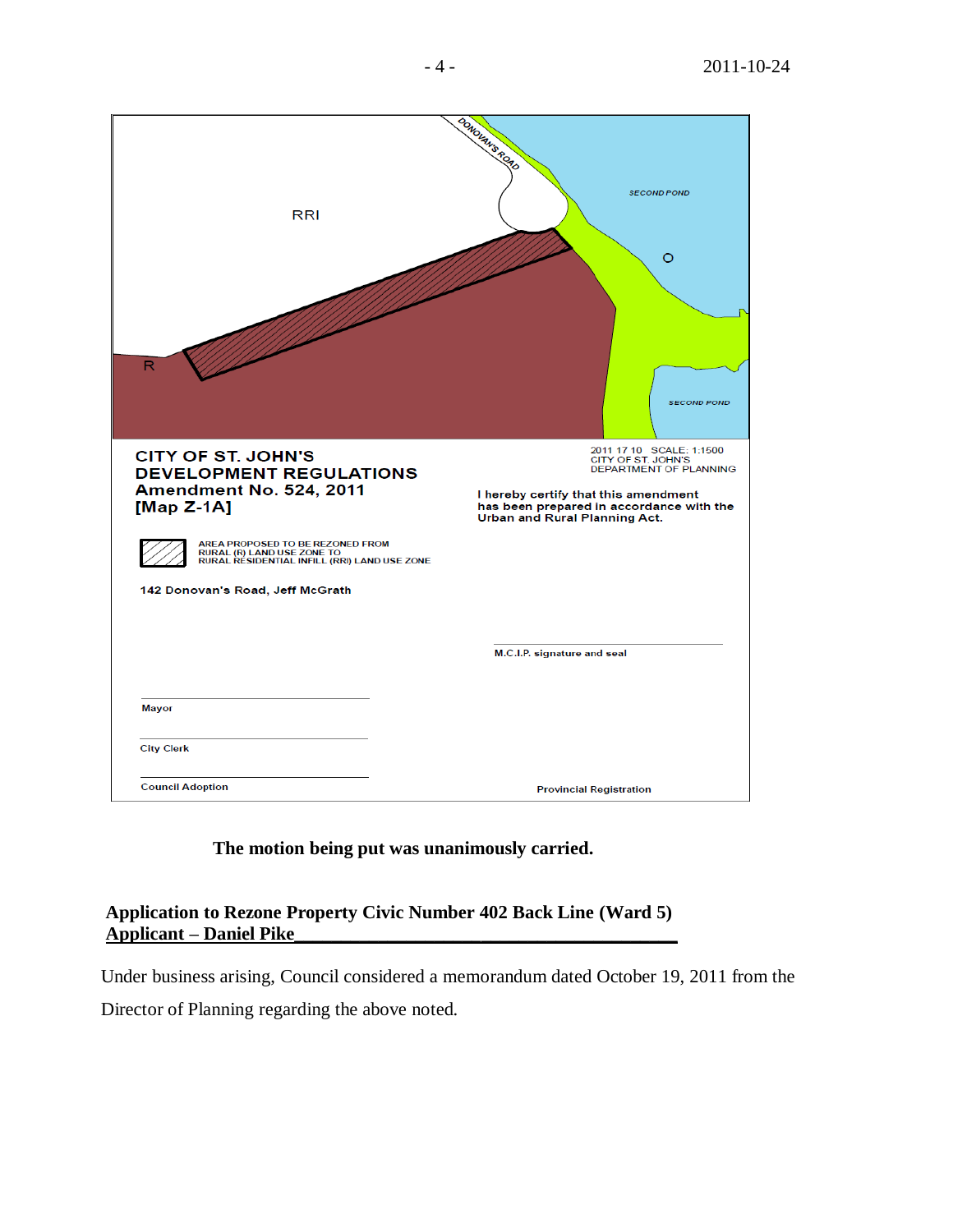#### **SJMC2011-10-24/527R**

**It was moved by Councillor Collins; seconded by Councillor Tilley: That staff be directed to proceed with the rezoning of the property at Civic Number 402 Backline from the Rural Residential Infill (RRI) Zone to the Residential Low Density (R1) to allow the subdivision of the property for two (2) serviced residential building lots; and that the following Resolutions for St. John's Municipal Plan Amendment Number 99, 2011 and St. John's Development Regulations Amendment Number 523, 2011 be adopted-in-principle, which will then be referred to the Department of Municipal Affairs for the issuance of a Provincial release against Provincial interests and policies:**

#### **RESOLUTION ST. JOHN'S MUNICIPAL PLAN AMENDMENT NUMBER 99, 2011**

**WHEREAS** the City of St. John's wishes to allow the subdivision of property on Back Line for serviced residential building lots.

**BE IT THEREFORE RESOLVED** that the City of St. John's hereby adopts the following map amendment to the St. John's Municipal Plan pursuant to the provisions of the Urban and Rural Planning Act:

## **Redesignate land at Civic Number 402 Back Line from the Rural Land Use District to the Residential Low Density Land Use District as shown on Map III-1A attached.**

**BE IT FURTHER RESOLVED** that the City of St. John's requests the Minister of Municipal Affairs to register the proposed amendment in accordance with the requirements of the Urban and Rural Planning Act, 2000.

**IN WITNESS THEREOF** the Seal of the City of St. John's has been hereunto affixed and this Resolution has been signed by the Mayor and the City Clerk on behalf of Council this  $24<sup>th</sup>$  day of October, 2011.

**Mayor**

**City Clerk**

| I hereby certify that this Amendment has been prepared in |
|-----------------------------------------------------------|
| accordance with the Urban and Rural Planning Act, 2000.   |

\_\_\_\_\_\_\_\_\_\_\_\_\_\_\_\_\_\_\_\_\_\_\_\_\_\_\_\_\_\_\_\_\_\_\_\_\_\_\_\_\_\_\_\_\_\_\_\_\_\_\_ **MCIP** 

**Provincial Registration**

**\_\_\_\_\_\_\_\_\_\_\_\_\_\_\_\_\_\_\_\_\_\_\_\_\_\_\_\_\_\_**

**\_\_\_\_\_\_\_\_\_\_\_\_\_\_\_\_\_\_\_\_\_\_\_\_\_\_\_\_\_\_**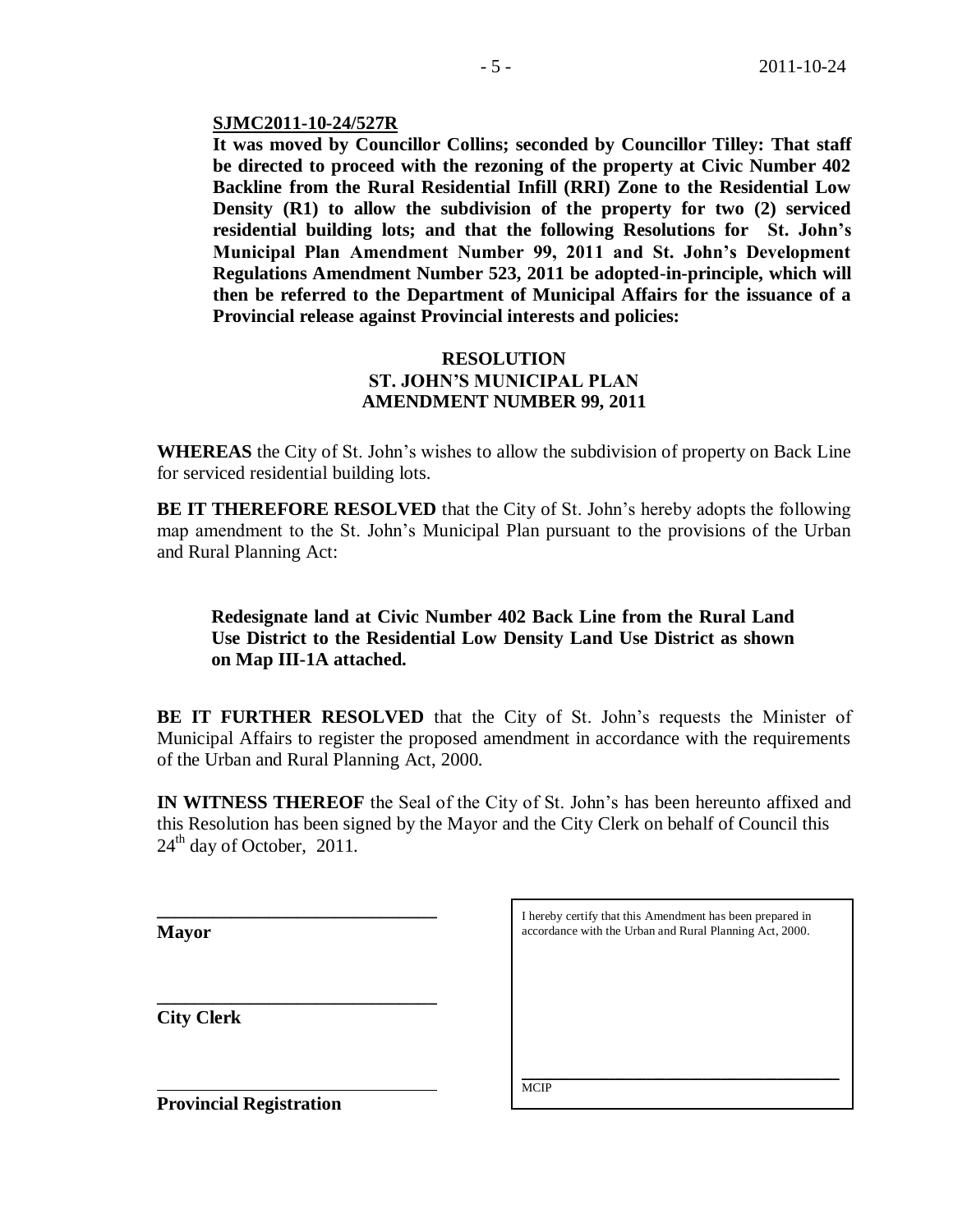| <b>RLD</b>                                                                                                                                                   | 396                                                                                      | <b>BACK LINE</b>                                                                                                                                                                                     | 97 |
|--------------------------------------------------------------------------------------------------------------------------------------------------------------|------------------------------------------------------------------------------------------|------------------------------------------------------------------------------------------------------------------------------------------------------------------------------------------------------|----|
| AG                                                                                                                                                           | 402<br>$\mathsf{R}$                                                                      | <b>RLD</b><br>413                                                                                                                                                                                    |    |
|                                                                                                                                                              | 400                                                                                      | <b>DURDLE DRIVE</b><br><b>RLD</b><br>421                                                                                                                                                             |    |
| <b>CITY OF ST. JOHN'S</b><br><b>MUNICIPAL PLAN</b><br>Amendment No. 99, 2011<br>[Map III-1A]<br>RURAL (R) LAND USE DISTRICT TO<br>402 Back Line, Daniel Pike | AREA PROPOSED TO BE REDESIGNATED FROM<br>RESIDENTIAL LOW DENSITY (RLD) LAND USE DISTRICT | 2011 17 10 SCALE: 1:1000<br>CITY OF ST. JOHN'S<br><b>DEPARTMENT OF PLANNING</b><br>I hereby certify that this amendment<br>has been prepared in accordance with the<br>Urban and Rural Planning Act. |    |
|                                                                                                                                                              |                                                                                          | M.C.I.P. signature and seal                                                                                                                                                                          |    |
| <b>Mayor</b><br><b>City Clerk</b>                                                                                                                            |                                                                                          |                                                                                                                                                                                                      |    |
| <b>Council Adoption</b>                                                                                                                                      |                                                                                          | <b>Provincial Registration</b>                                                                                                                                                                       |    |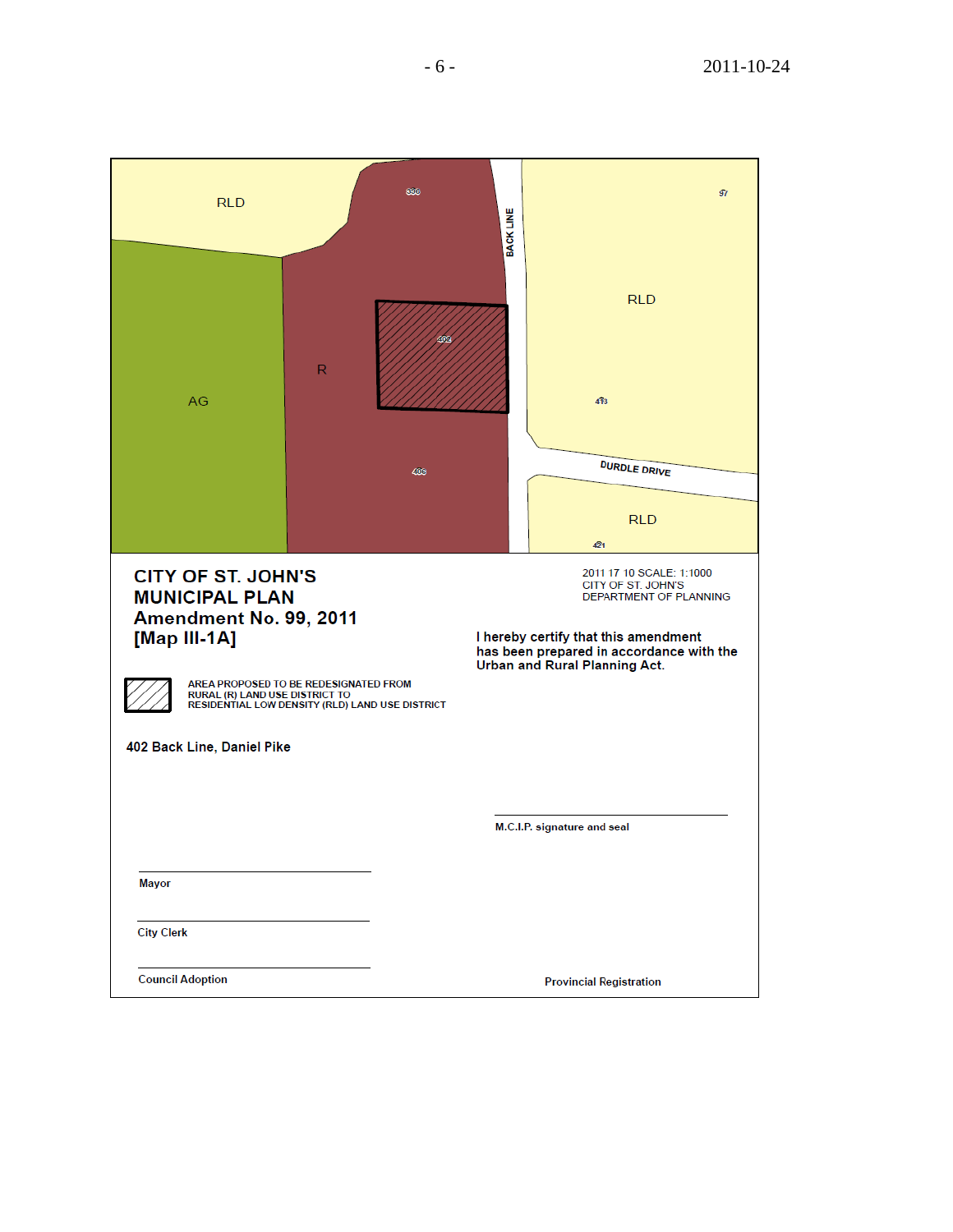#### **RESOLUTION ST. JOHN'S DEVELOPMENT REGULATIONS AMENDMENT NUMBER 523, 2011**

**WHEREAS** the City of St. John's wishes to allow the subdivision of property on Back Line for serviced residential building lots.

**BE IT THEREFORE RESOLVED** that the City of St. John's hereby adopts the following map amendment to the St. John's Development Regulations in accordance with the provisions of the Urban and Rural Planning Act.

# **Rezone land at Civic Number 402 Back Line from the Rural Residential Infill (RRI) Zone to the Residential Low Density (R1) Zone as shown on Map Z-1A attached.**

**BE IT FURTHER RESOLVED** that the City of St. John's requests the Minister of Municipal Affairs to register the proposed amendment in accordance with the requirements of the Urban and Rural Planning Act, 2000.

**IN WITNESS THEREOF** the Seal of the City of St. John's has been hereunto affixed and this Resolution has been signed by the Mayor and the City Clerk on behalf of Council this  $24<sup>th</sup>$  day of October, 2011.

**Mayor**

**City Clerk**

**Provincial Registration**

**\_\_\_\_\_\_\_\_\_\_\_\_\_\_\_\_\_\_\_\_\_\_\_\_\_\_\_\_\_\_**

**\_\_\_\_\_\_\_\_\_\_\_\_\_\_\_\_\_\_\_\_\_\_\_\_\_\_\_\_\_\_** 

I hereby certify that this Amendment has been prepared in accordance with the Urban and Rural Planning Act, 2000.

\_\_\_\_\_\_\_\_\_\_\_\_\_\_\_\_\_\_\_\_\_\_\_\_\_\_\_\_\_\_\_\_\_\_\_\_\_\_\_\_\_\_\_\_\_\_\_\_\_\_\_ **MCIP**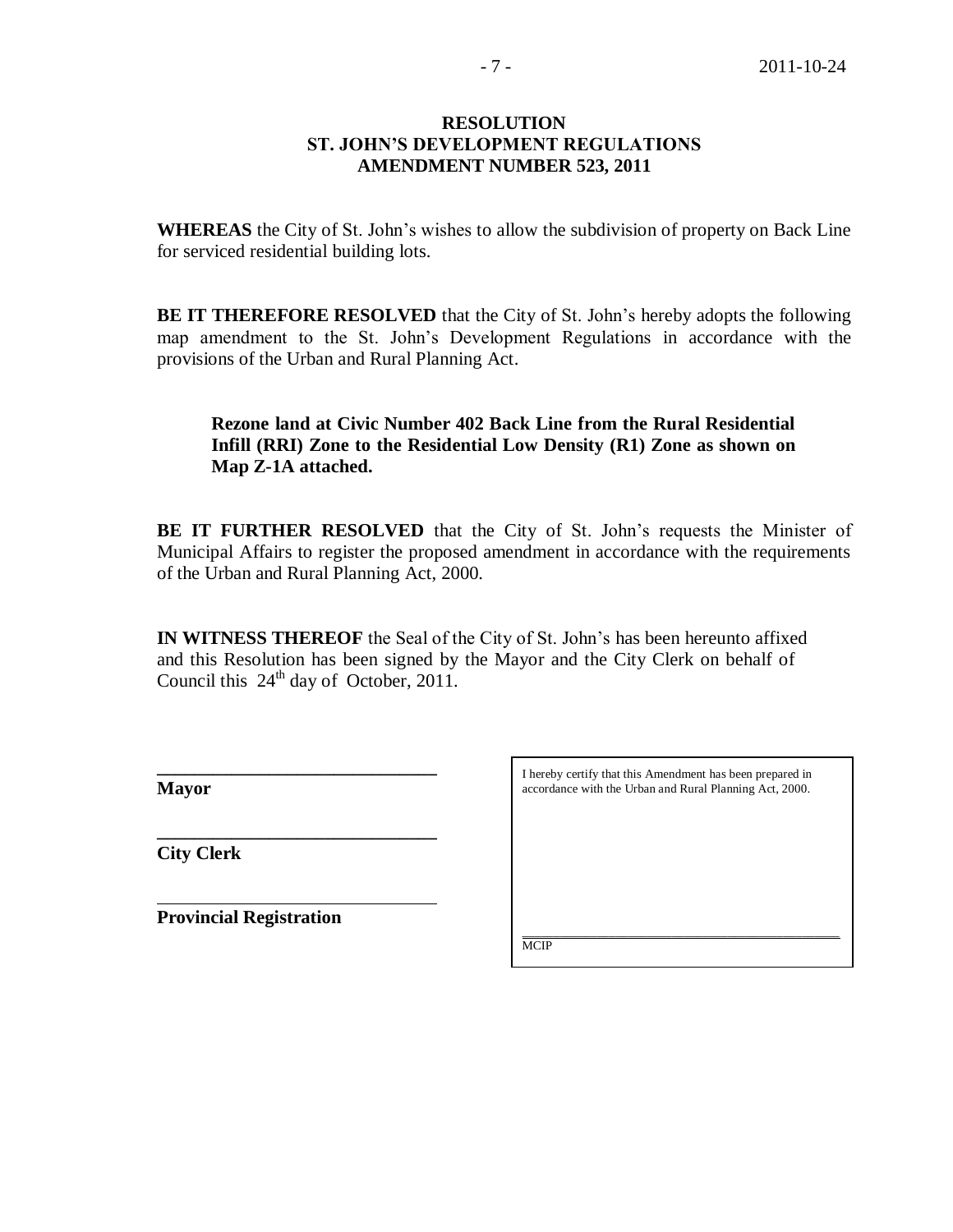| R <sub>1</sub>                                                                                                |                                                                                                                                   | <b>BACK LINE</b> |                                                                                                                                                                                               |
|---------------------------------------------------------------------------------------------------------------|-----------------------------------------------------------------------------------------------------------------------------------|------------------|-----------------------------------------------------------------------------------------------------------------------------------------------------------------------------------------------|
| AG                                                                                                            | <b>RRI</b>                                                                                                                        |                  | R <sub>1</sub>                                                                                                                                                                                |
|                                                                                                               |                                                                                                                                   |                  | <b>DURDLE DRIVE</b>                                                                                                                                                                           |
|                                                                                                               |                                                                                                                                   |                  |                                                                                                                                                                                               |
|                                                                                                               |                                                                                                                                   |                  | R <sub>1</sub>                                                                                                                                                                                |
| <b>CITY OF ST. JOHN'S</b><br><b>DEVELOPMENT REGULATIONS</b><br><b>Amendment No. 523, 2011</b><br>$[Map Z-1A]$ |                                                                                                                                   |                  | 2011 17 10 SCALE: 1:1000<br>CITY OF ST. JOHN'S<br>DEPARTMENT OF PLANNING<br>I hereby certify that this amendment<br>has been prepared in accordance with the<br>Urban and Rural Planning Act. |
|                                                                                                               | AREA PROPOSED TO BE REZONED FROM<br>RURAL RESIDENTIAL INFILL (RRI) LAND USE ZONE<br>TO RESIDENTIAL LOW DENSITY (RI) LAND USE ZONE |                  |                                                                                                                                                                                               |
| 402 Back Line, Daniel Pike                                                                                    |                                                                                                                                   |                  |                                                                                                                                                                                               |
|                                                                                                               |                                                                                                                                   |                  | M.C.I.P. signature and seal                                                                                                                                                                   |
|                                                                                                               |                                                                                                                                   |                  |                                                                                                                                                                                               |
| <b>Mayor</b>                                                                                                  |                                                                                                                                   |                  |                                                                                                                                                                                               |
| <b>City Clerk</b>                                                                                             |                                                                                                                                   |                  |                                                                                                                                                                                               |
| <b>Council Adoption</b>                                                                                       |                                                                                                                                   |                  | <b>Provincial Registration</b>                                                                                                                                                                |

**The motion being put was unanimously carried.** 

**Proposed Text Amendment to the St. John's Development Regulations Introduction of "Heritage Uses" into the Residential Special (RA) Zone & Proposed Heritage Use at Civic Number 10 Shaw Street (Ward 2) Applicant: Wrightland Development Corporation**

## **(One (1) letter of objection to the application regarding 10 Shaw Street)**

Under business arising, Council considered a memorandum dated October 19, 2011 from the Director of Planning regarding the above noted.

## **SJMC2011-10-24/528R**

**It was moved by Councillor Galgay; seconded by Councillor Hann: That the proposed text amendment to the St. John's Development Regulations to introduce "Heritage Use" as a Discretionary Use in the Residential Special (RA) Zone, be approved.**

**The motion being put was unanimously carried.**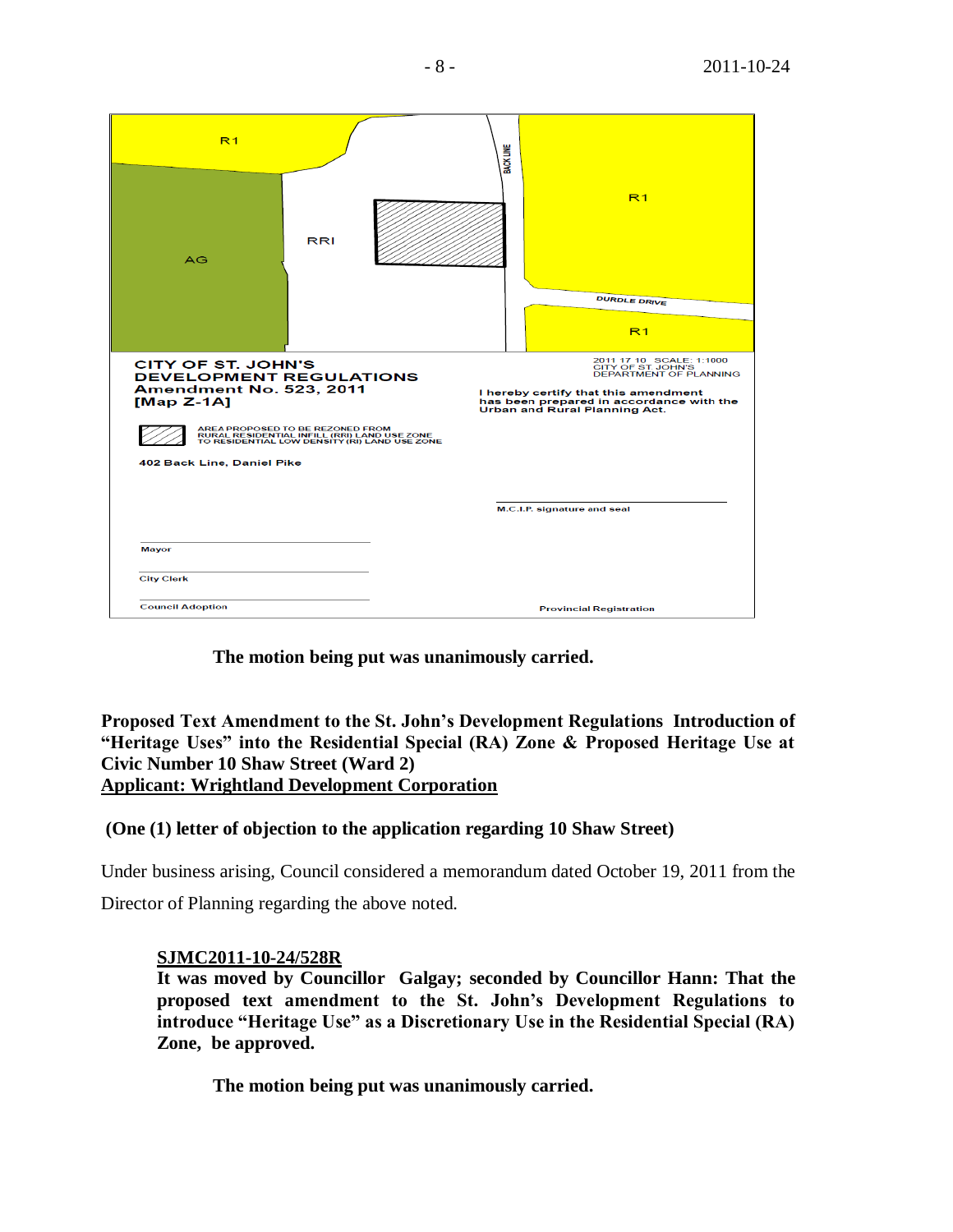#### **SJMC2011-10-24/529R**

**It was moved by Councillor Galgay; seconded by Councillor Hanlon: That the following Resolution for St. John's Development Regulations Amendment Number 521, 2011 be adopted which will then be referred to the Department of Municipal Affairs with a request for Provincial Registration of the amendment:**

#### **RESOLUTION ST. JOHN'S DEVELOPMENT REGULATIONS AMENDMENT NUMBER 521, 2011**

**WHEREAS** the City of St. John's wishes to include "Heritage Use" as a Discretionary Use in the Residential - Special (RA) Zone.

**BE IT THEREFORE RESOLVED** that the City of St. John's hereby adopts the following text amendment to the St. John's Development Regulations in accordance with the provisions of the Urban and Rural Planning Act:

## **Add to Section 10.1.2 (Discretionary Uses in the Residential Special (RA) Zone - "Heritage Use (except for an Office, a Boarding or Lodging House and/or a Restaurant)".**

**BE IT FURTHER RESOLVED** that the City of St. John's requests the Minister of Municipal Affairs to register the proposed amendment in accordance with the requirements of the Urban and Rural Planning Act, 2000.

**IN WITNESS THEREOF** the Seal of the City of St. John's has been hereunto affixed and this Resolution has been signed by the Mayor and the City Clerk on Behalf of Council this 24<sup>th</sup> day of October, 2011.

**Mayor**

**\_\_\_\_\_\_\_\_\_\_\_\_\_\_\_\_\_\_\_\_\_\_\_\_\_\_\_\_\_\_\_**

**\_\_\_\_\_\_\_\_\_\_\_\_\_\_\_\_\_\_\_\_\_\_\_\_\_\_\_\_\_\_\_**

| I hereby certify that this Amendment has been prepared in<br>accordance with the Urban and Rural Planning Act, 2000. |
|----------------------------------------------------------------------------------------------------------------------|
|                                                                                                                      |

 $\_$  ,  $\_$  ,  $\_$  ,  $\_$  ,  $\_$  ,  $\_$  ,  $\_$  ,  $\_$  ,  $\_$  ,  $\_$  ,  $\_$  ,  $\_$  ,  $\_$  ,  $\_$ 

**City Clerk**

**MCIP** 

**The motion being put was unanimously carried.**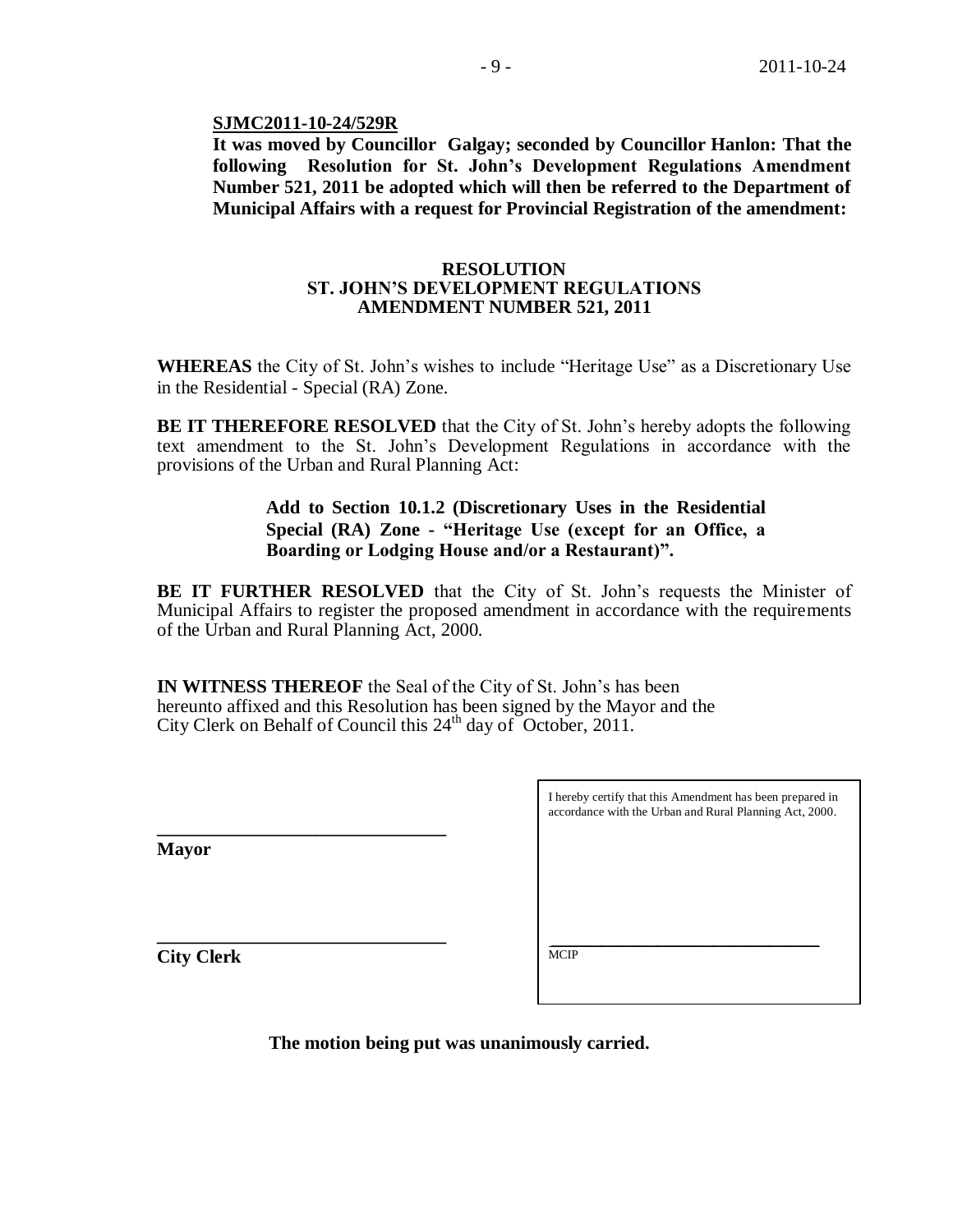## **SJMC2011-10-24/530R**

**It was then moved by Councillor Galgay; seconded by Councillor Hanlon: That application from the Wrightland Development Corporation to convert the existing Heritage Building at Civic Number 10 Shaw Street into two (2) dwelling Units, be approved, subject to approval by the applicant of all applicable requirements of the City's Department of Building and Property Management and Department of Engineering.**

**The motion being put was unanimously carried.**

## **Notices Published**

**1. A Discretionary Use Application** has been submitted Crane Services Limited requesting permission to construct an equipment storage building at **Civic No. 220-222 Main Road**. The proposed building which is be used to shelter three (3) utility trailers owned by the applicant will measure 8m x 12m and will be located at the rear of the property. **(Ward 3)**

## **Petition of Support**

## **SJMC2011-10-24/531R**

**It was moved by Councillor Collins; seconded by Councillor Hanlon: That the application be approved.**

**The motion being put was unanimously carried.** 

## **Public Hearings**

# **(1) Public Hearing Report dated October 18, 2011**

Councillor Hickman presented a public hearing report dated October 18, 2011 which was held to provide an opportunity for public review and comment on an application submitted by Pinnacle Engineering Ltd. on behalf of Dancor Developments Ltd. to rezone land situated off Blackmarsh Road and Captain Whelan Drive and known as the "Gulliver Farm" site from the Residential Low Density (R1) Zone to the Apartment Medium Density (A2) Zone.

## **SJMC2011-10-24/532R**

**It was moved by Councillor Hickman; seconded by Councillor Tilley: That Council defer its decision on the rezoning application for the Gulliver Farm Property as per the request for deferral from the applicants, Dancor Development Ltd.**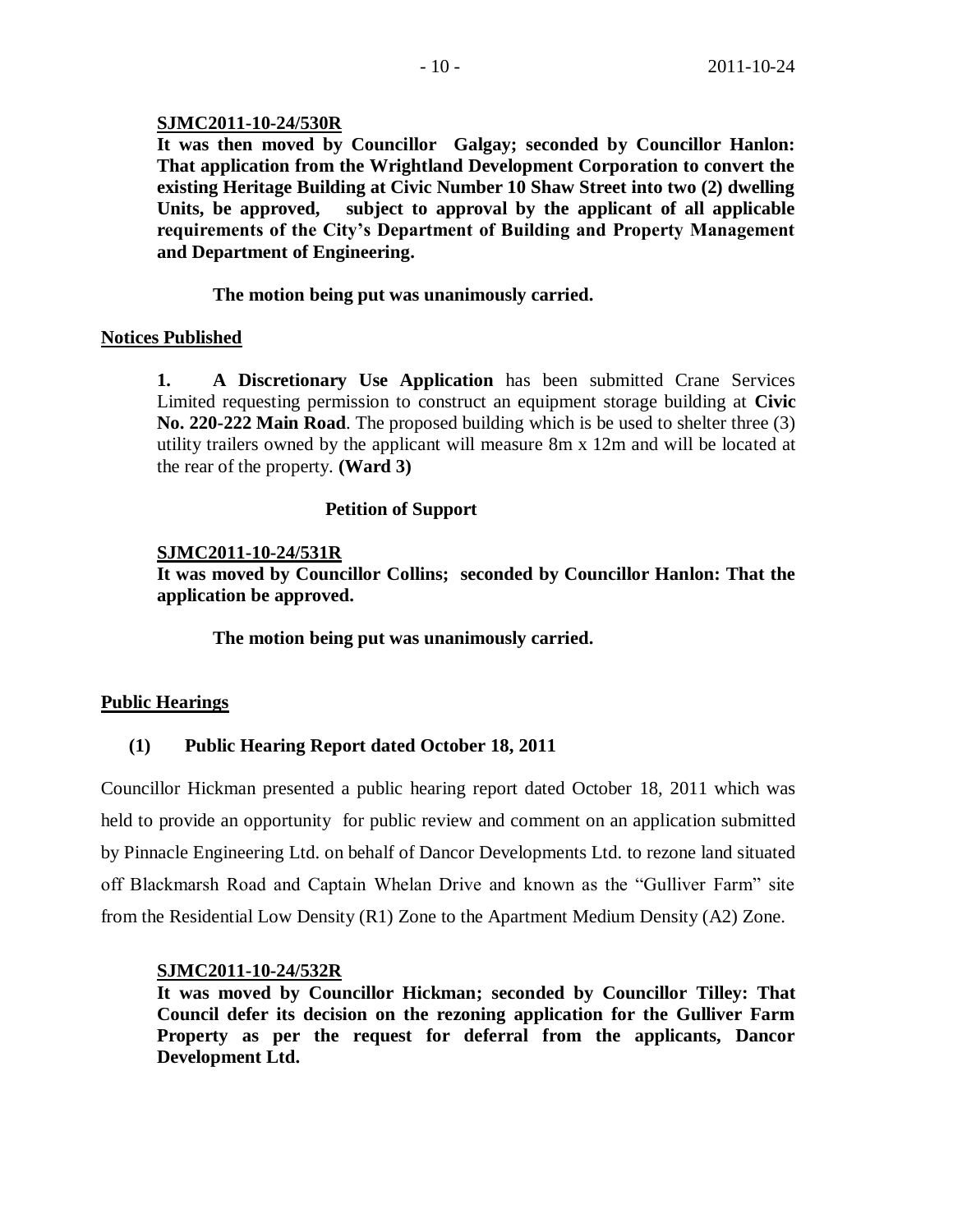Councillor Tilley noted a number of submissions were presented by the area residents outlining their concerns/objections to the proposed development. He advised that he along with other members of Council intend to meet with the developer to review the concerns expressed by the residents.

## **The motion to defer being put was unanimously carried.**

#### **Development Committee Report dated October 18, 2011**

Council considered the following Development Committee Report dated October 18, 2011:

1. **Crown Land Grant Referral 212 Bay Bulls Road (Ward 5) Applicant: CWD Holdings Ltd. Residential Low Density (R1) Zone**

#### **RECOMMENDATION**

The Committee recommends that the request by CWD Holdings Ltd. For the Crown Land Grant be approved. Should the applicant be successful in obtaining the Crown Land Grant, a formal development application must be submitted to the City for review and approval prior to the commencement of any development on the site.

Robert Smart, City Manager Chair – Development Committee

#### **SJMC2011-10-24/533R**

**It was moved by Councillor Hann; seconded by Councillor Collins: That the Committee's recommendation be approved.**

**The motion being put was unanimously carried.**

#### **Economic Development & Tourism Standing Committee Report dated Oct.13, 2011**

Council considered the following Economic Development & Tourism Standing Committee Report dated October 13, 2011: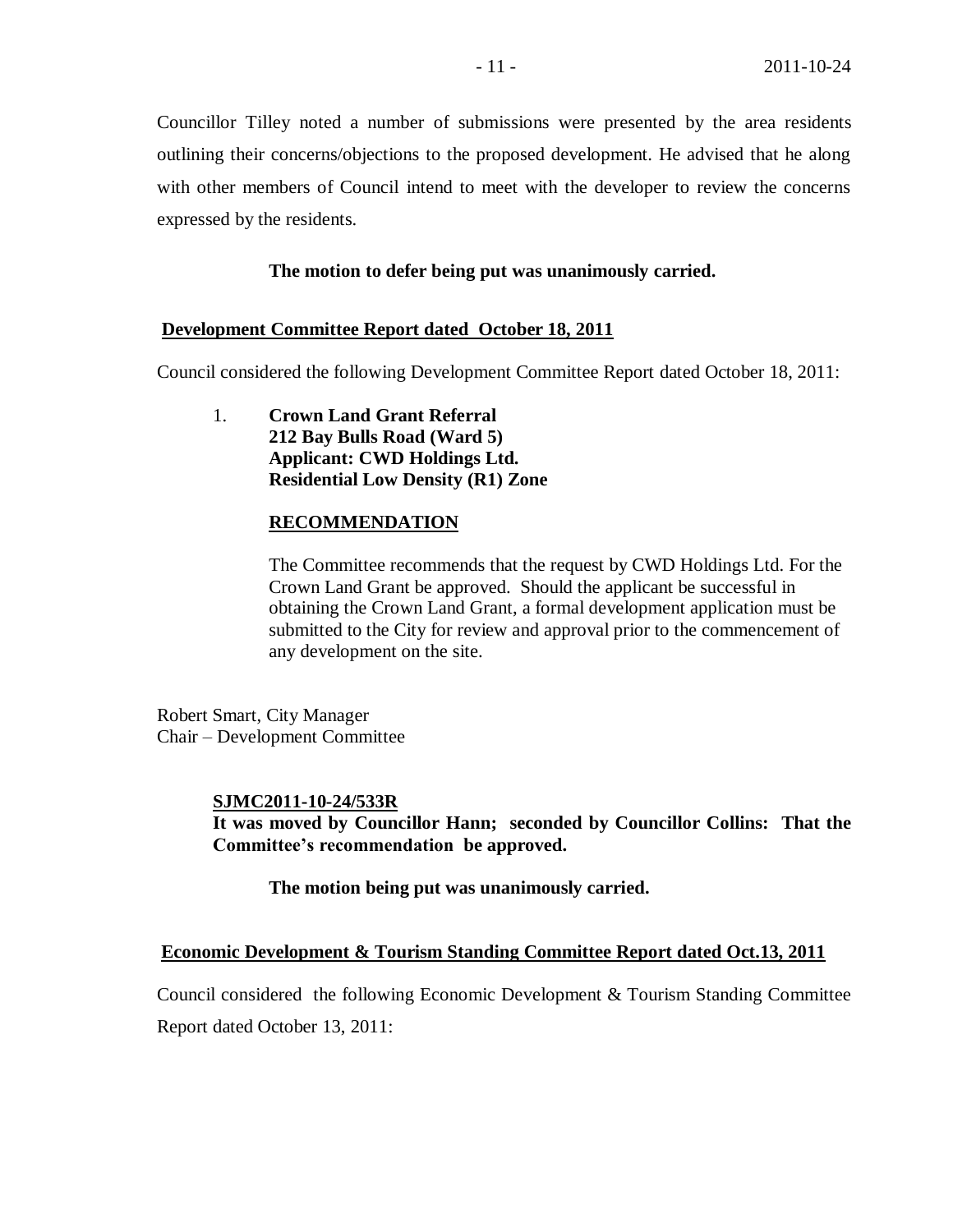**Attendees:** Councillor Debbie Hanlon, Chairperson Deputy Mayor Shannie Duff Councillor Frank Galgay Councillor Bruce Tilley Councillor Danny Breen Councillor Tom Hann Councillor Sheilagh O'Leary Bob Smart, City Manager

> Elizabeth Lawrence, Director of Economic Development, Tourism, & Culture Kevin Gushue, Manager of Tourism Development Vicki Button, Marketing and Business Development Coordinator Heather Mills-Snow, Economic Development Coordinator Wendy Mugford, Economic Development Coordinator Kay Anonsen, Arts & Cultural Development Coordinator Karen Chafe, Recording Secretary

## 1. **Travel Media Association of Canada Conference Bid 2014**

The Committee considered background information with respect to the Travel Media Association of Canada Conference Bid for 2014. A copy of this information is on file with the City Clerk's Department.

## **Recommendation:**

**That the City of St. John's commit to sponsoring a travel media program for the Travel Media Association of Canada Conference Bid for 2014 to a maximum value of \$5,000 by hosting travel writers in St. John's for the purposes of generating editorial coverage in a variety of national and international media sources.** 

## 2. **Liaison Committee**

The Committee considered a backgrounder which was tabled during the meeting, a copy of which is on file with the City Clerk's Department:

**Recommendation: Upon completion of the Strategic Economic Roadmap a terms of reference for a Liaison Committee will be developed and current members of the Roadmap Advisory Committee to review and consider participation. The Committee further recommends that Councillor Debbie Hanlon be part of the Liaison Committee as Council's representative and Chairperson of the Committee.**

**Councillor Debbie Hanlon Chairperson**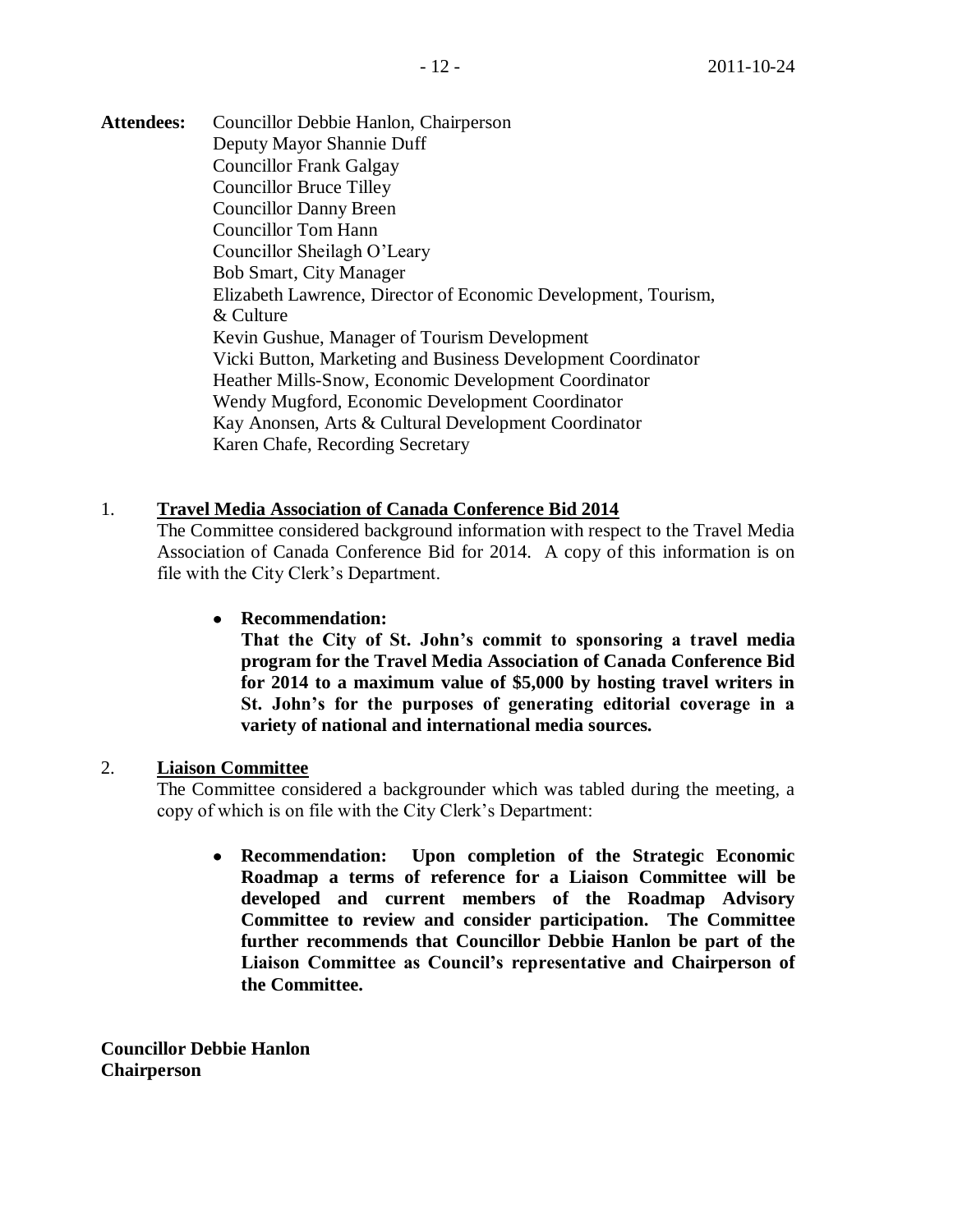## **SJMC2011-10-24/534R**

**It was moved by Councillor Hanlon; seconded by Councillor Hann: That the Committee's recommendations be approved.**

**The motion being put was unanimously carried.**

#### **Police and Traffic Committee Report dated October 13, 2011**

Council considered the following Police and Traffic Committee Report dated October 13, 2011:

| In Attendance: | Councillor Gerry Colbert, Chairperson                   |
|----------------|---------------------------------------------------------|
|                | Deputy Mayor Shannie Duff                               |
|                | <b>Councillor Danny Breen</b>                           |
|                | <b>Councillor Frank Galgay</b>                          |
|                | <b>Councillor Bruce Tilley</b>                          |
|                | <b>Councillor Debbie Hanlon</b>                         |
|                | Councillor Sandy Hickman (until 1:40 p.m.)              |
|                | Councillor Tom Hann (in at 1:20 p.m.)                   |
|                | Staff Sgt. Paul Murphy, Royal Newfoundland Constabulary |
|                | Mr. Chris Whalen, St. John's Transportation Commission  |
|                | Supt. Derek Chafe – St. John's Regional Fire Department |
|                | Mr. Bob LeDrew, Nfld. Carriers' Association             |
|                | Ms. Kim Saunders, DDC Representative                    |
|                | Mr. Robin King, Transportation Engineer                 |
|                | Ms. Dawn Corner, Supervisor of Traffic and Parking      |
|                | Mr. Chris Pitcher, Supervisor of Parking Services       |
|                | Mr. Blair Bradbury, Project Engineer                    |
|                | Mr. Phil Hiscock, Operations Assistant                  |
|                | Ms. Maureen Harvey, Recording Secretary                 |

Councillor Colbert called the meeting to order.

### **Adoption of the Agenda**

The agenda was accepted as presented.

# **Adoption of the Minutes**

The minutes of the meeting held on July 7, 2011, were adopted as presented on motion of Councillor Galgay and Councillor Duff.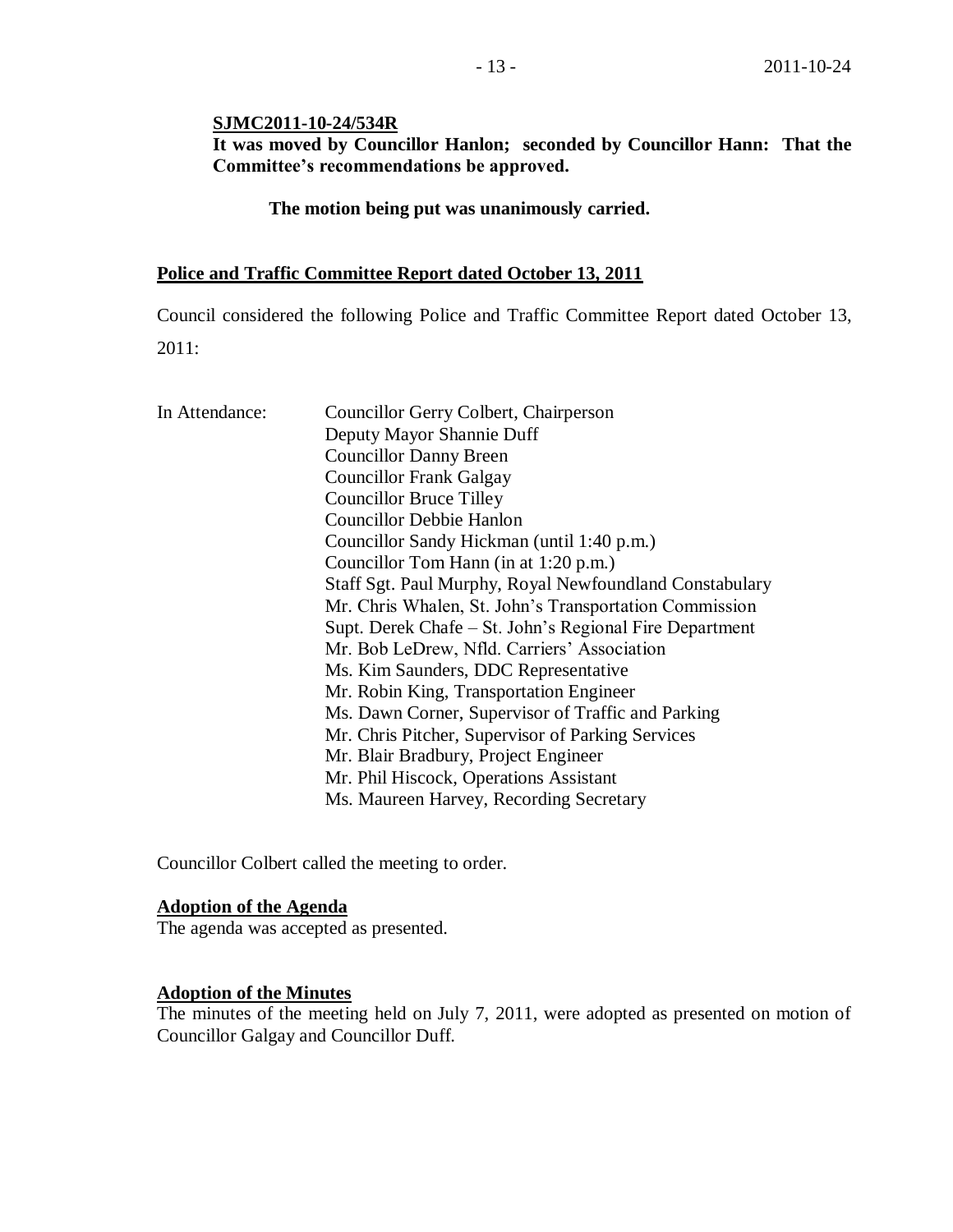## **Business Deferred**

## **1. Churchill Square Parking Issue -**

Referred from meeting of July 7, 2011 where the Supervisor of Traffic and Parking indicated that the above noted matter was discussed by the Committee in relation to a request from a business owner for permit parking for her staff. The Committee agreed to survey business owners in Churchill Square, however, the survey has not yet been completed.

**The Committee deferred a decision on matter of parking at Churchill Square pending completion of a survey of area business owners.**

## **Business Arising**

## **3. Newfoundland Drive Crosswalks**

In response to a request to having flashing lights installed at the crosswalk at St. Paul's School, the Committee reviewed a map showing the results of a crosswalk study undertaken over a six hour period. The study suggests that people are using random locations for crossing with very little attention being given to the existing crosswalk.

## **The Committee recommends that lights not be installed at the crosswalk at St. Paul's School and further that an education blitz on the safety of using the crosswalk be carried out by the school and/or the RNC.**

## **4. 2010 Collision report**

The Committee viewed a presentation on the 2010 Annual Collision Report a copy of which is attached. The report contains information on reported collisions only.

In summary, in 2010:

- A total of 2227 collisions were reported on all streets within the City limits
- There was 2 fatal collision resulting in 3 fatalities (Freshwater Road)
- 597 collisions resulted in personal injuries to drivers, passengers and/or pedestrians
- Property damage only (PDO) collisions accounted for approximately 73% of the total number of collisions on City streets (1629 collisions)
- A total of 51 collisions involved pedestrians
- 1403 (63%) collisions occurred at intersections while 824 (37%) occurred on road segments.
- Most collisions occurred in clear weather on dry pavement
- Alcohol, illegal drugs, or prescription medication were identified as factors contributing to collisions 25 times
- Most collisions occurred in November  $(13% 284$  collisions)
- Tuesday and Friday both reported 17% or 377 collisions in 2010
- Most collisions occurred in the hour between 5:00 p.m. and 6:00 p.m.  $(10\% 217)$ collisions)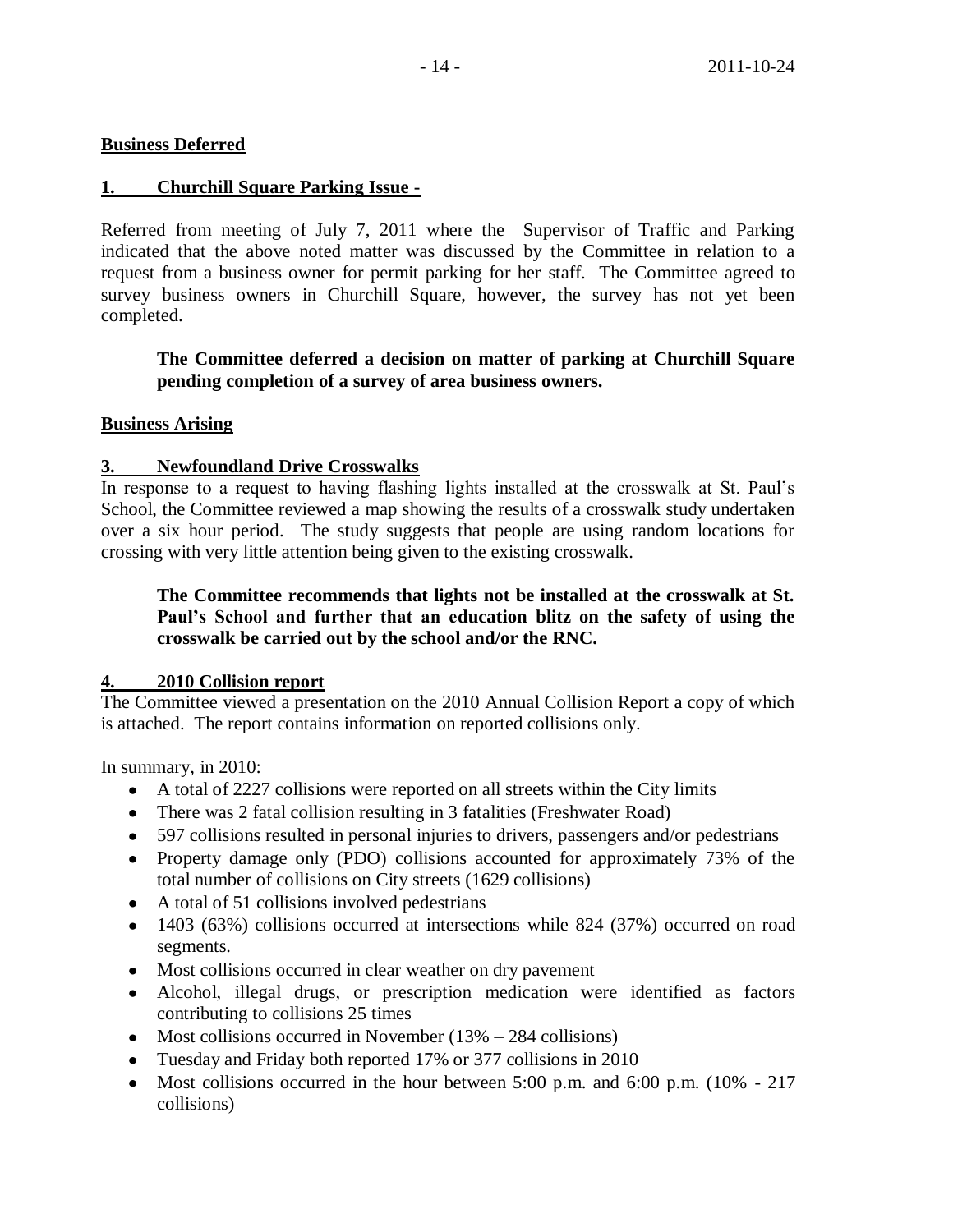- The intersection of Allandale Road and Prince Philip Drive experienced the highest  $\bullet$ number of collisions, 40.
- The road segment that experienced the highest number of collisions (15) was the Outer Ring Road between Thorburn Rd and Topsail Rd.

Discussion took place on the top ten intersections having a collision frequency of 5 or higher, during which time, staff was requested to review:

- a. Strawberry Marsh Rd double laning
- b. Tim Horton's Portugal Cove Road and Newfoundland Drive traffic congestion
- c.  $2^{nd}$  entrance to Esso Portugal Cove Road and Newfoundland Drive stop sign not effective
- d. Traffic lights Portugal Cove Rd and Prince Philip Drive making a left hand turn the line of sight is poor
- e. Safety review of Kenmount Road

#### **5. Traffic Calming**

#### a. Update

The Committee discussed the October 2011 update on the Traffic Calming Program with agreement that:

- a. Old Topsail Road would proceed as the first pilot in this program
- b. Carrick Drive would be the second pilot
- c. Implementation of traffic calming devices will not likely happen until Spring 2012.
- d. Quidi Vidi Village Rd recognizing that Quidi Vidi Village Road was omitted from the first mailout to identify resident support, a second mailout would be conducted
- e. Other streets to be included in the program include Doyle's Road, Southside Road

#### b. Mercer's Drive and Calgary Street – Request from Councillor Breen

Councillor Breen had requested a re-examination of the request for traffic calming on Mercer's Drive and Calgary Street.

Staff reported that Calgary Street and Mercer's Drive were both screened for traffic calming this past spring. Under the terms of the new traffic calming warrant system adopted by Council, traffic calming is not warranted in either street at this time. In the meantime, the scoring of these streets will be reviewed.

#### **6. Parking Meter Operations Report**

A report on Parking Meter Operations (as attached) was tabled for the consideration of the Committee. Discussion took place with the following points highlighted.

There has been an increase in meter complaints since 2007 which is contributed to older hardware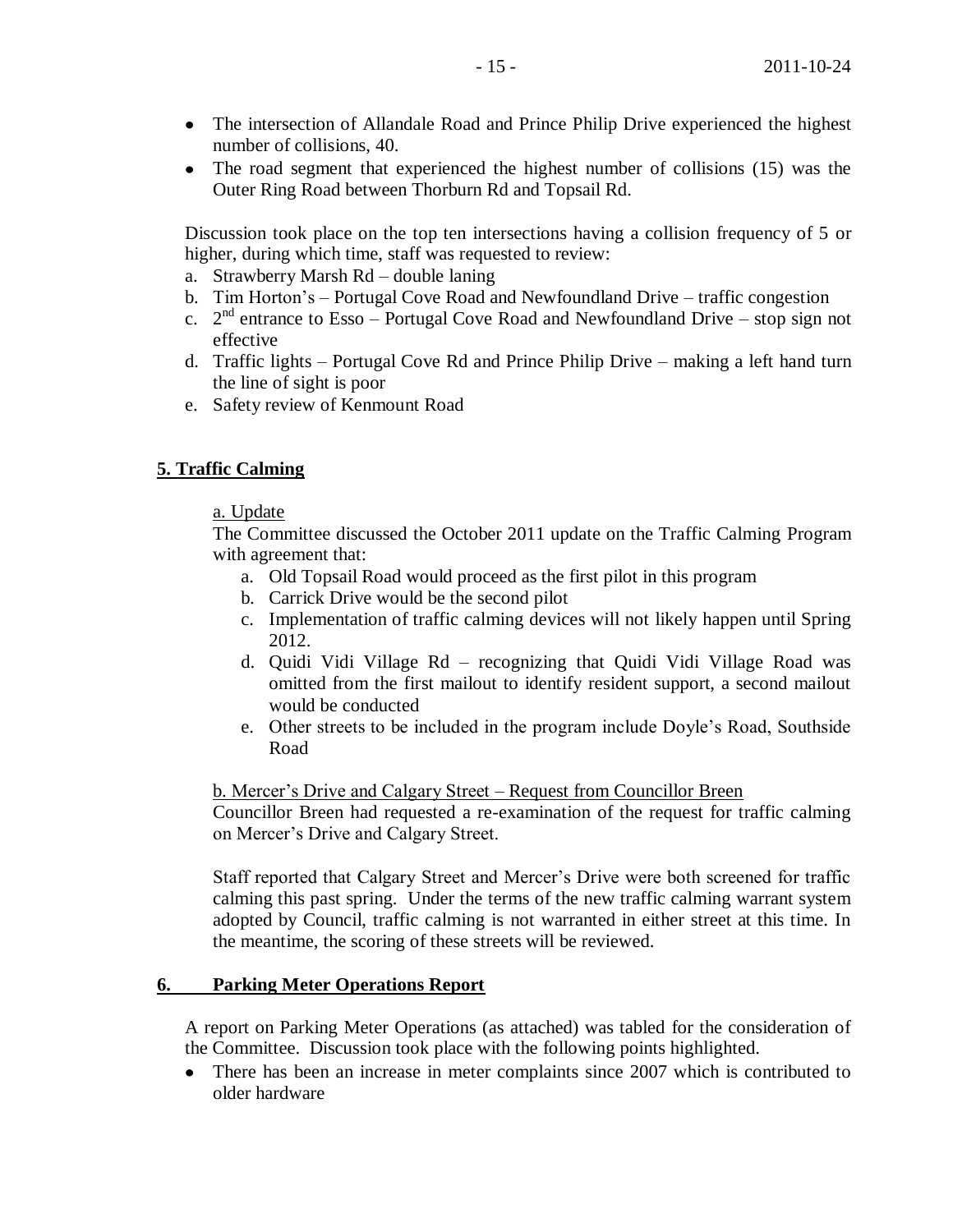- Other influencing factors for the number of complaints include weather, battery life, coins and programming errors
- It was noted that there are two types of meters in the City's inventory of 1200 parking meters – 800 are Rev 8 machines and 400 are Series II mechanisms
- Older machines are being replaced by the Series II mechanisms  $-170$  new meters are on order.
- The firmware issue with Parkcards has also been a contributing factor to problems. Councillor Colbert contended that revenue derived from parking meters should be set aside and used to continue to provide improvements in the service. The Transportation Engineer reported he is satisfied that with the current preventive maintenance and replacement program. There is an adequate funding provision to respond to the expected service delivery. It has been his experience, that Council has always responded well to requests for improvements in relation to parking services and does not foresee any major deviation from the current program. Mr. King also noted that within the next few years, electronic technology will result in the payment of parking fees by way of mobile devices.

#### **7. Complaint from resident about new parking restriction on Rennies Mill Road**

The Committee reviewed a submission from Katrina Thorarinson in relation to a parking restriction that was recently installed to alleviate the congestion caused by vehicles parking on both sides of Rennie's Mill Road. The Transportation Engineer met with Ms. Thorarinson and while it is her request to have the restriction lifted, it is suggested the parking restriction be modified to allow parking one only one side of Rennie's Mill Road.

## **The Committee recommends that the parking restriction on Rennie's Mill Road be retained.**

#### **8. Request to relocate a crosswalk on Merrymeeting Road.**

The Committee reviewed a request submitted by Councillor O'Leary on behalf of Fabulous foods on Merrymeeting Road to remove the crosswalk that is currently located in front of their door. The crosswalk interferes with the parking availability for their customers and is continually ignored as a result. Parking Services have issued several tickets at the crosswalk, but vehicles continue to park in this area and this creates a safety hazard for pedestrians using the crosswalk.

Staff have reviewed and determined that a relocation of the crosswalk to the intersection of Rankin Street would provide a safer crossing location for pedestrians. Since it is only 13 m away from its existing location it should not create an undue inconvenience for pedestrians such that they will not use it. On a motion from Councillor Duff and Councillor Galgay

## **The Committee recommends that the crosswalk on Merrymeeting Road at Fabulous Foods be relocated west to the intersection of Rankin Street.**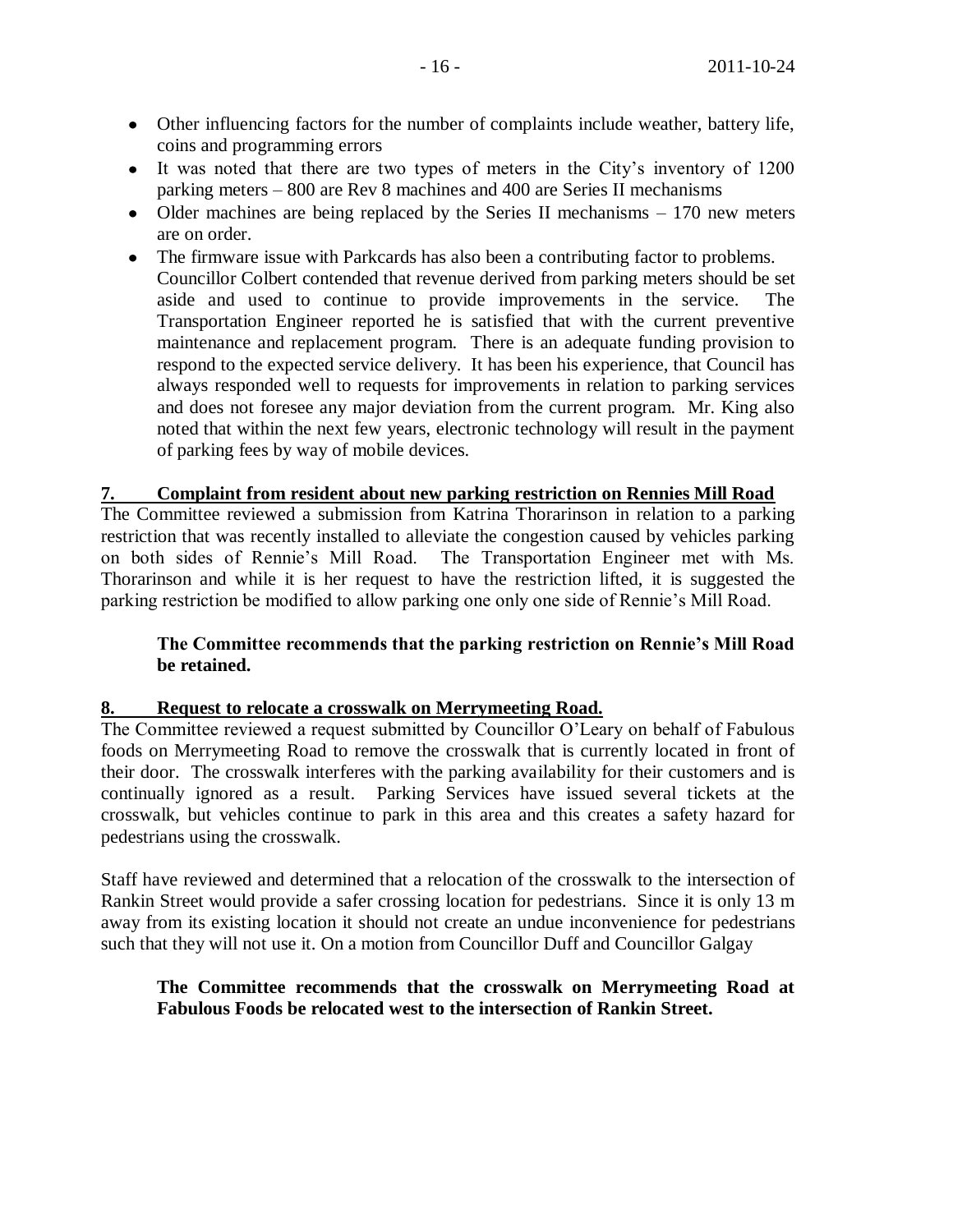## **New Business**

## **9. Crosswalk safety and standards**

At the request of Councillor Tilley and as a result of the pedestrian collision on Newfoundland Drive at Chesire Street, the Committee discussed the criteria established by the Transportation Association of Canada to determine whether a crosswalk is warranted in a given area. It is the position of the Transportation Engineer that with respect to the crosswalk in question, the City is on solid ground. Recognition was given, however, to the need for schools and the RNC to continue to educate and encourage students with respect to the safe crossing on City streets.

## **10. Request for an all-way stop at the intersection of Eastaff Street at Boyle Street.**

Councillor Tilley has requested the installation of an all-way stop at the intersection of Eastaff Street at Boyle Street. This request has been studied previously and the volumes and collision record indicated that an all-way stop is not warranted. Dawn Corner reported that there is a sight distance issue because of a parked car on Boyle Street. She cautioned the Committee that if a four way stop is installed when it is not warranted, there is a higher risk of a collision as motorists tend not to stop at all.

# **The Committee recommends that staff undertake a further review of the potential safety hazard at Eastaff Street at Boyle Street and forward its findings to the Committee.**

## **11. Request for an all-way stop on Blackmarsh Road at Welland Street**

Councillor Tilley has submitted a complaint on behalf of residents regarding safety concerns at the intersection of Blackmarsh Road at Welland Street. Residents are concerned that the view of eastbound traffic on Blackmarsh Road is obstructed, and they are requesting the installation of an all-way stop or Dangerous Intersection signs.

The Traffic Division has investigated the complaint and found that visibility of oncoming traffic on Blackmarsh Road is obstructed by vegetation on the northwest corner. Removal of this obstruction should improve visibility. Meanwhile, if the development at Gulliver's Farm proceeds, there will be a full realignment implemented which will eliminate the problem.

## **The Committee recommends that the sight lines on the northwest corner of Blackmarsh Road at Welland Street be cleared.**

## **12. Request for all-way stop on Old Petty Harbour Road at Huntingdale Drive.**

Councillor Hickman has submitted a request for a stop sign at the intersection of Old Petty Harbour Rd at Huntingdale Drive. The Traffic Division is currently investigating the intersection of Old Petty Harbour Road @ Bay Bulls Road for a possible upgrade of the existing pedestrian signal to full signalization. If this happens the configuration of Old Petty harbour Road @ Huntingdale will have to be re-examined.

# **Deferred pending further study by the Traffic Division**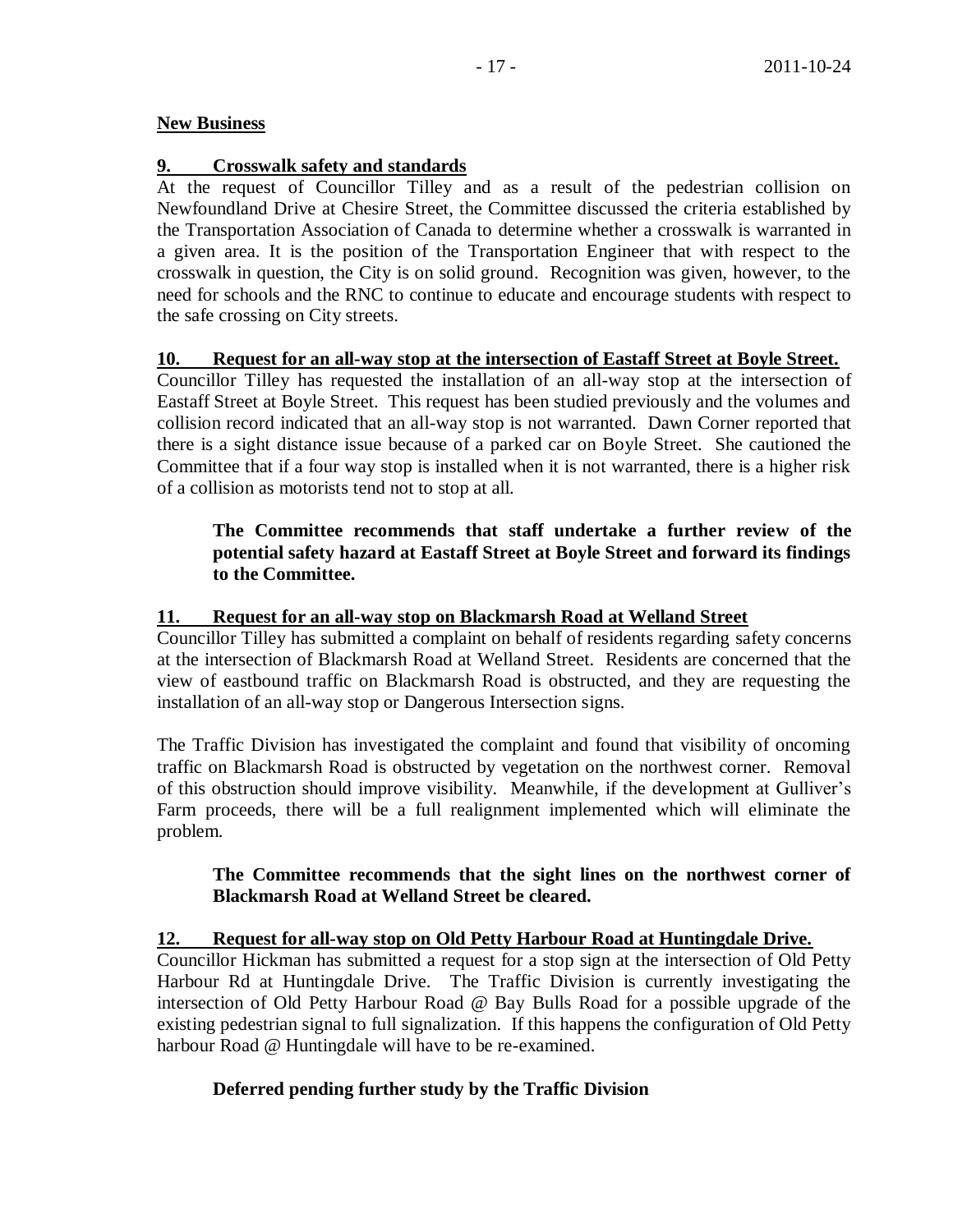Councillor Hickman retired from the meeting and Councillor Hann joined the meeting.

## **13. Request for Traffic Signal at the intersection of Stavanger Drive at Carrick Drive.**

Councillor Breen has requested the installation of the intersection of Stavanger Drive at Carrick Drive. Further study including a traffic count will be required to determine the appropriate level of control for the intersection. Therefore, a recommendation was deferred pending further study.

## **Deferred**

## **14. Safety Concerns at the Intersection of Ottawa Street at Parliament Street.**

The Committee considered a submission from Councillor Breen on behalf of several area residents to have a sight distance problem at the intersection of Ottawa Street at Parliament Street corrected.

The Traffic Division has investigated the complaint and found that there is a dip in Ottawa Street which slightly obstructs the visibility of oncoming traffic. This is exacerbated by the landscaped area south of the intersection on the east side. It is recommended that the landscaped area be reduced to improve visibility.

**The Committee recommends that the landscaped area on the east side of Ottawa Street south of the intersection of Parliament Street be regraded with low planting (grass) to improve intersection visibility.**

## **15. Speeding in Georgestown**

The Committee considered correspondence from Stephanie Power MacDonald who is concerned about the speed of traffic on Fleming Street and other streets in the Georgestown Neighbourhood.

**The Committee recommends that the issue of speeding in Georgestown be referred to the Royal Newfoundland Constabulary.**

# **16. Complaint of Traffic Safety – Bonaventure Avenue**

The committee considered a letter from Alison Dyer regarding the increase of traffic, speed, child/vehicle incidences and the possibility of a more serious consequence outside Brother Rice Jr. High on Bonaventure Avenue.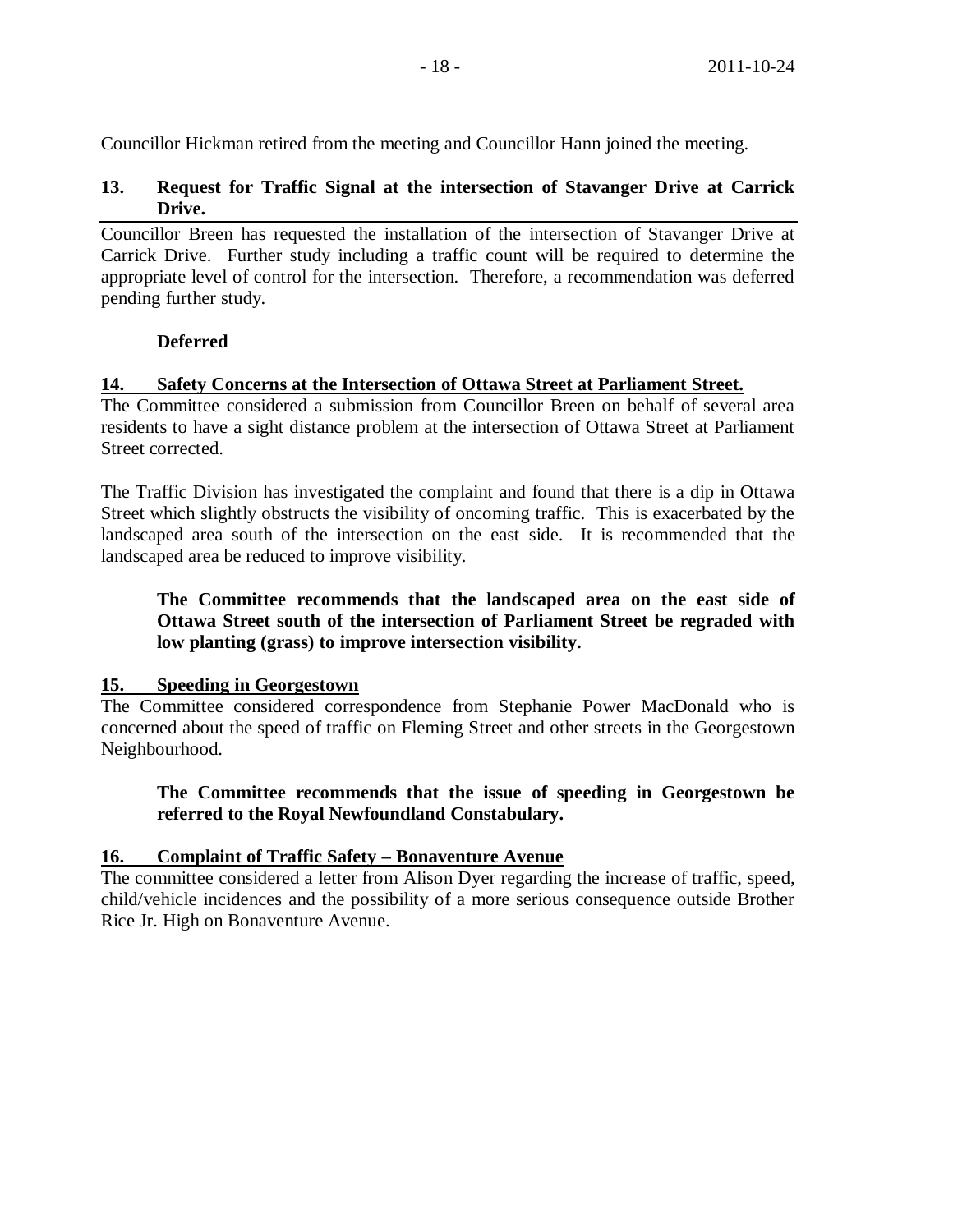The Committee was informed that traffic safety on Bonaventure Avenue in the vicinity of Brother Rice school has been recently reviewed by the Traffic Division and the Committee. In response to these concerns, several changes are or will be implemented, including the installation of a drop-off zone in front of the school (by the school board), an increased "No Stopping" zone on the approach to the crosswalk, and increased school patrols. The street has also been screened and met the warrants for a traffic calming plan, which will be developed and implemented when funding permits. The street is also on the list for the Neighbourhood Speed Watch program, and should be done again sometime this fall.

#### **The Committee recommends: a) That the Traffic Division continue with the traffic safety measures already planned for Bonaventure Avenue;**

## **b) That the Royal Newfoundland Constabulary be requested to conduct enforcement on the street as they deem required.**

Councillor Duff raised the issue of the illegal drop-off zone at Brother Rice School. It was noted that the layby under construction in front of Brother Rice is almost complete which should address this issue.

## **Parking Issues**

#### **17. Parking - Gooseberry Lane**

The Committee referred to correspondence submitted for discussion by Councillor's O'Leary and Hanlon on behalf of Anna Courish at 28 Gooseberry Lane.

The Traffic and Parking Services Divisions reviewed the parking situation on Gooseberry Lane and it appears that students from the College of the North Atlantic are parking on both sides of Gooseberry Lane on weekdays. The road is 9.0 m wide and as such, cannot accommodate parking on both sides and still maintain a two-way traffic flow. Therefore it is recommended that a parking restriction be installed on the south side of Gooseberry Lane. Since this problem only occurs on weekdays it is recommended that the restriction only apply at those times.

## **The Committee recommends that "No Parking 9:00 am to 5:00 pm Monday to Friday" restriction be approved for the north side of Gooseberry Lane from Simms Street to the cul-de-sac.**

## **18. Parking on Walsh's Lane**

The Committee considered an email from Hilary Simpson, Director of Operations for the Murray Premises Hotel regarding Walsh's Lane, which is a common right-of-way that provides access to the rear of a property they own at #446-448 Water Street. Parked vehicles in this area obstruct the lane. Ms. Simpson requests signage be erected to ensure that the laneway access to their operation remains open.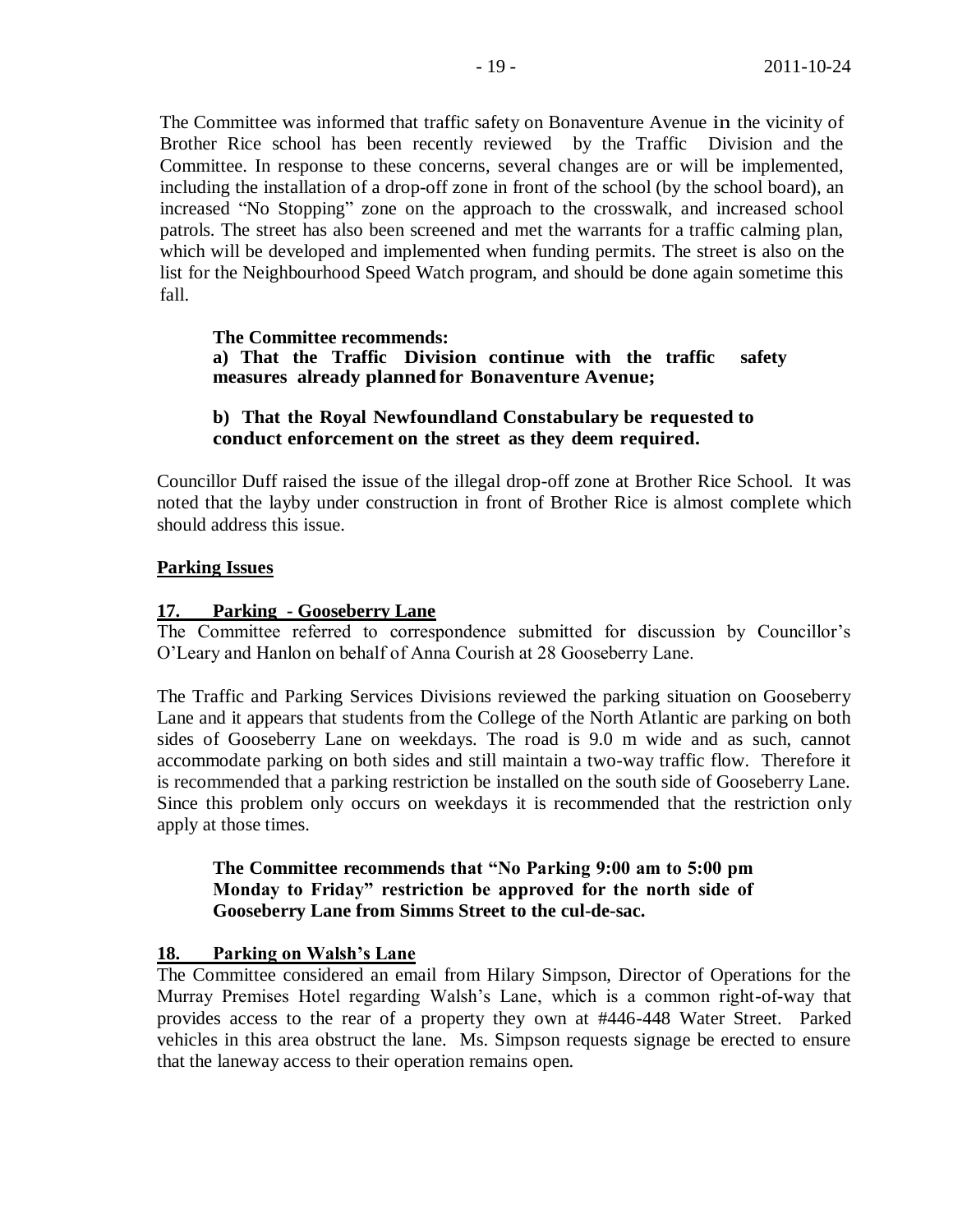**The Committee recommends that a "No Parking Anytime" restriction be approved for Walsh's Lane.**

## **19. Parking on Carnell Street**

Parked vehicles on Carnell Street between Atlantic Avenue and Pleasant Street are creating an obstruction for residents accessing their homes. Parking is currently permitted on both sides of the street, but can only be accommodated on one side due to the narrow width. Since there are only homes on the south side, it is recommended that parking be restricted to the north side where impact on residents will be minimized.

**The Committee recommends that a "No Parking Anytime" restriction be installed on the south side of Carnell Street between Atlantic Avenue and Pleasant Street.**

## **20. Parking on Liverpool Avenue**

The Committee considered correspondence from Nether World Collectibles regarding a "No Parking Zone" adjacent to Freshwater Road and the business. The owner outlines the negative impact this zone is having on the business. The Traffic Division has investigated the request and finds that a single parking space could be accommodated adjacent to the building. The end of the cul-de-sac will have to remain as "No Parking Anytime" to accommodate snow clearing.

**The Committee recommends that the "No Parking Anytime" restriction on Liverpool Avenue adjacent to #196 Freshwater Road be removed to allow parking.**

# **21. Frecker Drive Parking – visibility obstruction**

The Committee considered a complaint that vehicles parked on Frecker Drive close to the intersection of Tanner Street are obstructing visibility and as such have requested "No Parking Anytime" signage. The Traffic Division has investigated the complaint and found that parked vehicles do slightly obstruct visibility of oncoming traffic at the stop sign/face of the curb. However, vehicles can roll forward past the parked vehicles to obtain sufficient visibility.

## **The Committee recommends no change to existing parking restrictions/limitations on Frecker Drive.**

## **22. Frecker Drive Disabled Bus Access**

The Committee considered a request from the resident of #101 Frecker Drive to install a parking restriction in front of their house. The request was made on the basis that the resident has a disabled child that requires the use of Para-transit services and parked vehicles in front of the house obstruct the bus.

**The Committee recommends that a "No Parking Anytime – Except by Disabled Permit" restriction be approved for the front of Civic #101 Frecker Drive.**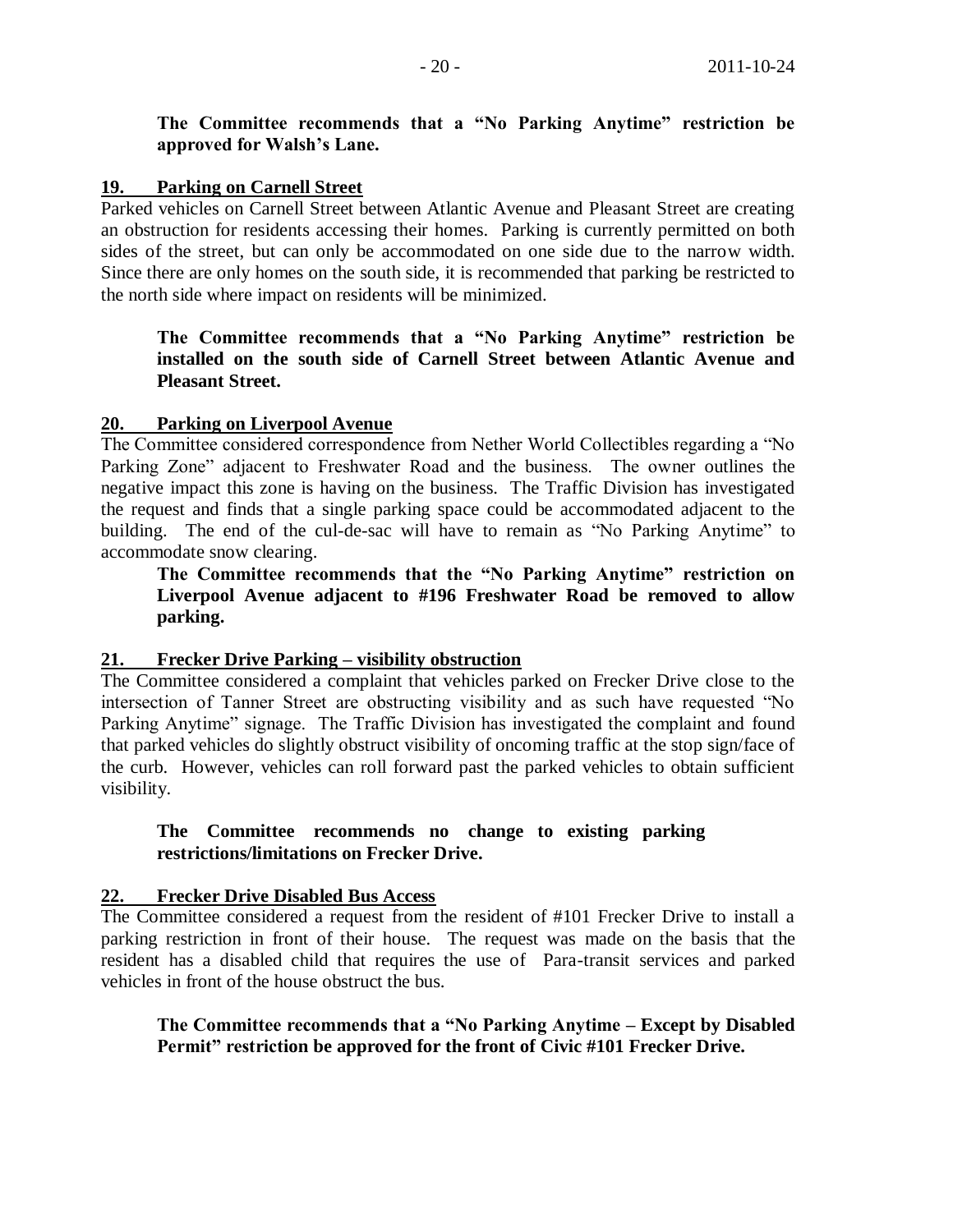## **23. Location of Disabled Parking Space On Victoria Street**

A resident has complained that the location of the existing disabled parking space on Victoria Street at the LSPU Hall is difficult to access. She has requested that it be relocated to the south of the Hall where the grade is flatter.

## **The Committee recommends that the disabled parking space on Victoria Street be relocated to the south side of the LSPU Hall.**

## **24. Disabled Parking – Bowring Park**

Councillor Breen has submitted a request for the designation of disabled parking spaces in the west gravel parking lot at Bowring Park. Currently, there are no spaces designated.

Discussion took place noting that in addition to a sign, markings are required on the pavement. Recognizing there is no pavement on this lot, the question of whether a ticket would sustain a challenge was considered.

## **The Committee recommends that disabled parking spaces be identified and designated in the west gravel parking lot at Bowring Park.**

## **25. Parking restriction on Meadowbrook Park Road**

Councillor Collins has requested the removal of the "No Parking 9:00 a.m. to 5:00 p.m." restriction on Meadowbrook Park Road. The Traffic Division has reviewed the request and cannot find evidence that would suggest that the restriction is warranted. Therefore, the request for removal can be accommodated.

**The Committee recommends that the request to remove the existing "No Parking 9:00 am to 5:00 pm" restriction on Meadowbrook Park Road be approved.**

## **Miscellaneous**

#### **26. Pavement Marking Program**

The Committee considered a discussion paper (as attached) on the future street line painting activities.

Discussion took place with agreement that with the rate of development in the City, the Public Works and Parks Department is challenged with volume of work generated in the line painting program.

**The Committee recommends deferral of changes/improvements to the line painting program pending the outcome of budget discussions where additional operational and capital requests are under consideration.**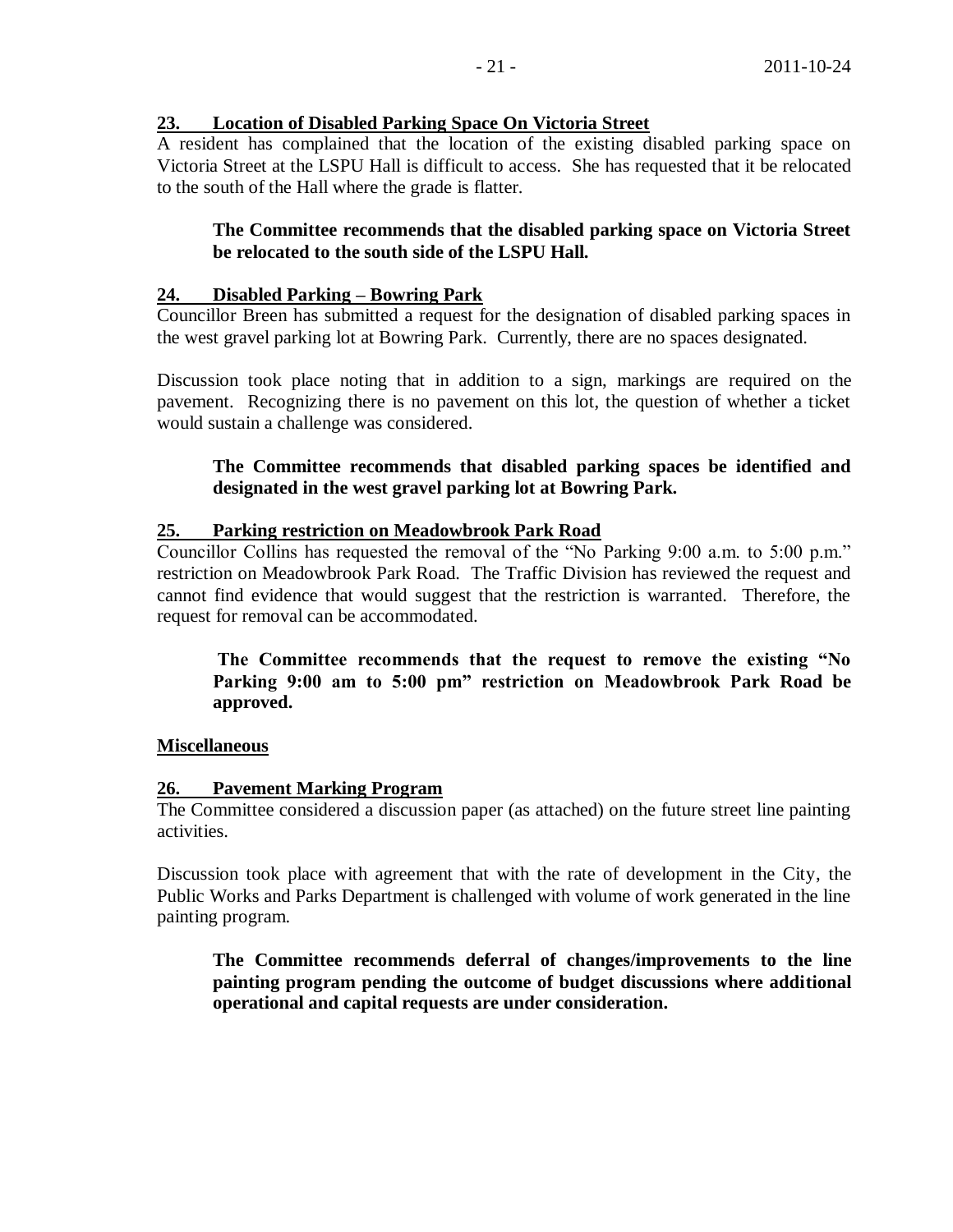# **27. Motorcycle Noise**

The Committee considered a complaint from a resident who claims that there is a substantial increase in the noise level produced by motorcycles that circle the downtown streets. This matter has been previously discussed by Council and is currently under review by the Province with a view to creating legislation to govern the issue of motorcycle noise.

# **28. Access/Egress – College of the North Atlantic – Prince Philip Drive**

Councillor Hanlon reported she had been contacted by the Vice President of the Student's Union at the College of the North Atlantic regarding the danger when making a left hand turn from the College's parking lot, onto Prince Philip Drive. The Traffic Division agreed to contact the Administration of CONA in an effort to identify an amicable solution to address safety of traffic exiting the site.

# **Adjournment**

There being no further business, the meeting adjourned at 1:55 p.m.

Councillor Gerry Colbert Chairperson

# **SJMC2011-10-24/535R**

# **It was moved by Councillor Colbert; seconded by Councillor Tilley: That the Committee's recommendations be approved.**

Regarding Item #5, Traffic Calming, Councillor Galgay advised that a public meeting with area residents will be planned to address the traffic problems on Old Topsail Road. He also noted that residents of Quidi Vidi Village Road are concerned about potential traffic issues due to the development taking place in Pleasantville and assured residents that their concerns have been referred to staff for follow-up.

Councillor Hanlon asked that the Annual Collision Report for 2010 be posted on the City's website.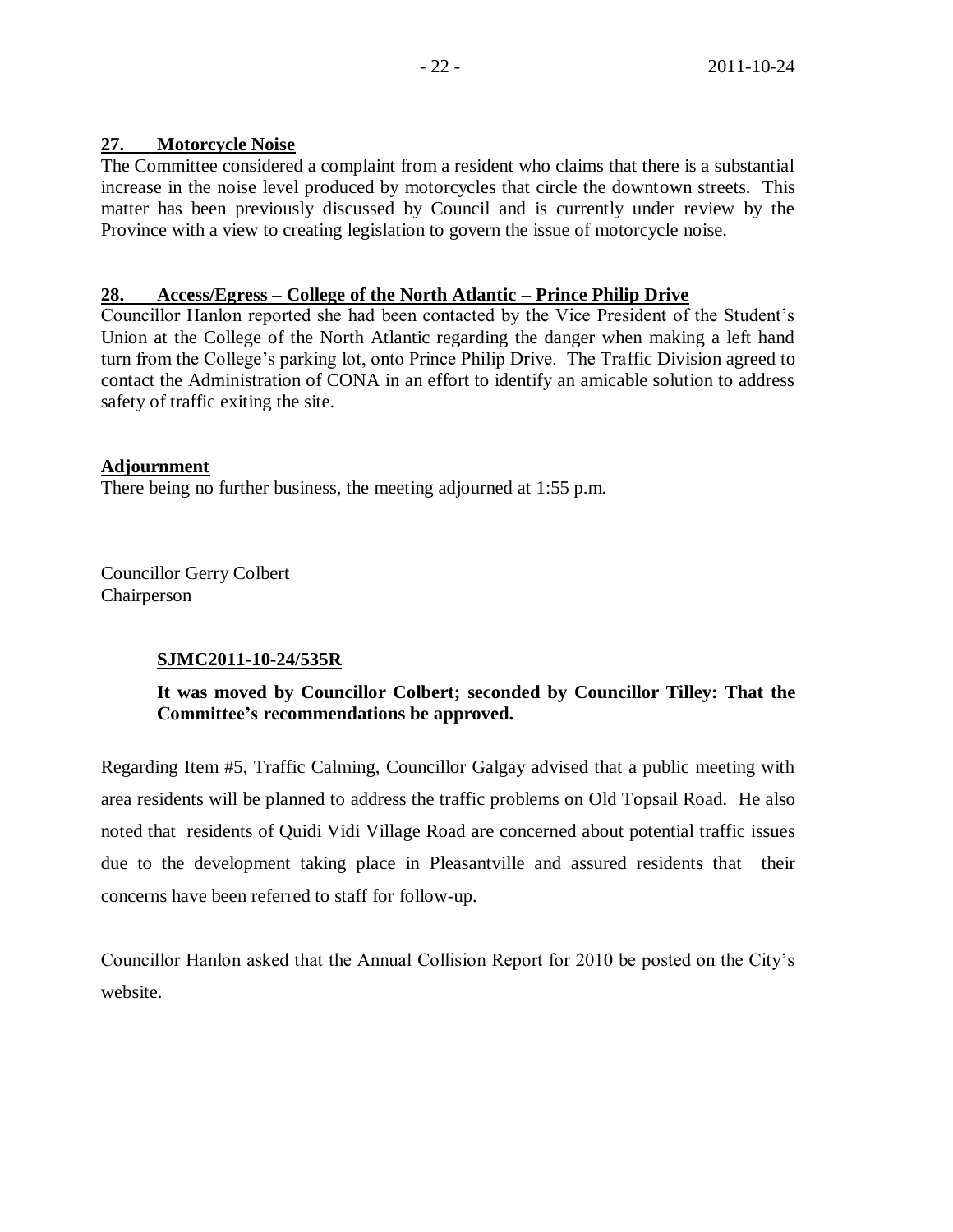Deputy Mayor Duff indicated that it will take some time before many streets get the traffic calming they need and noted that speeding is a problem throughout the City. She asked that the Police and Traffic Committee investigate the possibility of having the RNC carry out occasional traffic blitzes.

## **Following discussion, the motion being put was unanimously carried.**

#### **Development Permits List**

Council considered as information the following Development Permits List for the period of October 14, 2011 to October 20, 2011:

| Code       | <b>Applicant</b>             | Application                                                | Location                  | Ward | <b>Development</b><br>Officer's Decision                                                                                  | Date           |
|------------|------------------------------|------------------------------------------------------------|---------------------------|------|---------------------------------------------------------------------------------------------------------------------------|----------------|
| <b>RES</b> | Shane Gaulton                | <b>Building Lot</b>                                        | Doyle's Road              | 5    | Approved                                                                                                                  | $11 - 10 - 14$ |
| <b>RES</b> | Moya Fedirko                 | Severance of Building<br>Lot from Larger parcel<br>of Land | 40 Doyle's Lane           | 5    | Approved                                                                                                                  | 11-10-17       |
| <b>COM</b> | Kenmount<br>Motors Inc.      | <b>Extension to Building</b><br>Honda Citv                 | 547 Kenmount Road         | 4    | <b>Approved</b>                                                                                                           | $11 - 10 - 14$ |
| <b>RES</b> | Robby Boland                 | <b>Building Lot</b>                                        | Doyle's Road              | 5    | Approved                                                                                                                  | $11 - 10 - 19$ |
| <b>RES</b> | David Thomlyn                | Proposed Building Lot                                      | <b>Blackhead Crescent</b> | 5    | Rejected<br>Contrary to<br><b>Open Space</b><br><b>Reserve</b><br>Zoning                                                  | 11-10-19       |
| <b>RES</b> | Robert and<br>Patricia Kenny | Proposed Building Lot                                      | Gloucester Street         | 4    | Rejected-<br>Contrary to<br><b>Section</b><br>5.1.3(3)<br><b>Premature</b><br><b>Development</b><br>in Unserviced<br>Area | 11-10-19       |
| <b>RES</b> | Ron King                     | Subdivide for Building<br>Lot                              | 133 Portugal Cove<br>Road | 4    | <b>Approved</b>                                                                                                           | $11 - 10 - 19$ |
| COM        | Robert Walsh                 | Tile Drain for Farm                                        | <b>Bay Bulls Road</b>     | 5    | <b>Approved</b>                                                                                                           | 11-10-20       |
|            |                              |                                                            |                           |      |                                                                                                                           |                |

#### **DEVELOPMENT PERMITS LIST DEPARTMENT OF PLANNING FOR THE PERIOD OF October 14, 2011 TO October 20, 2011**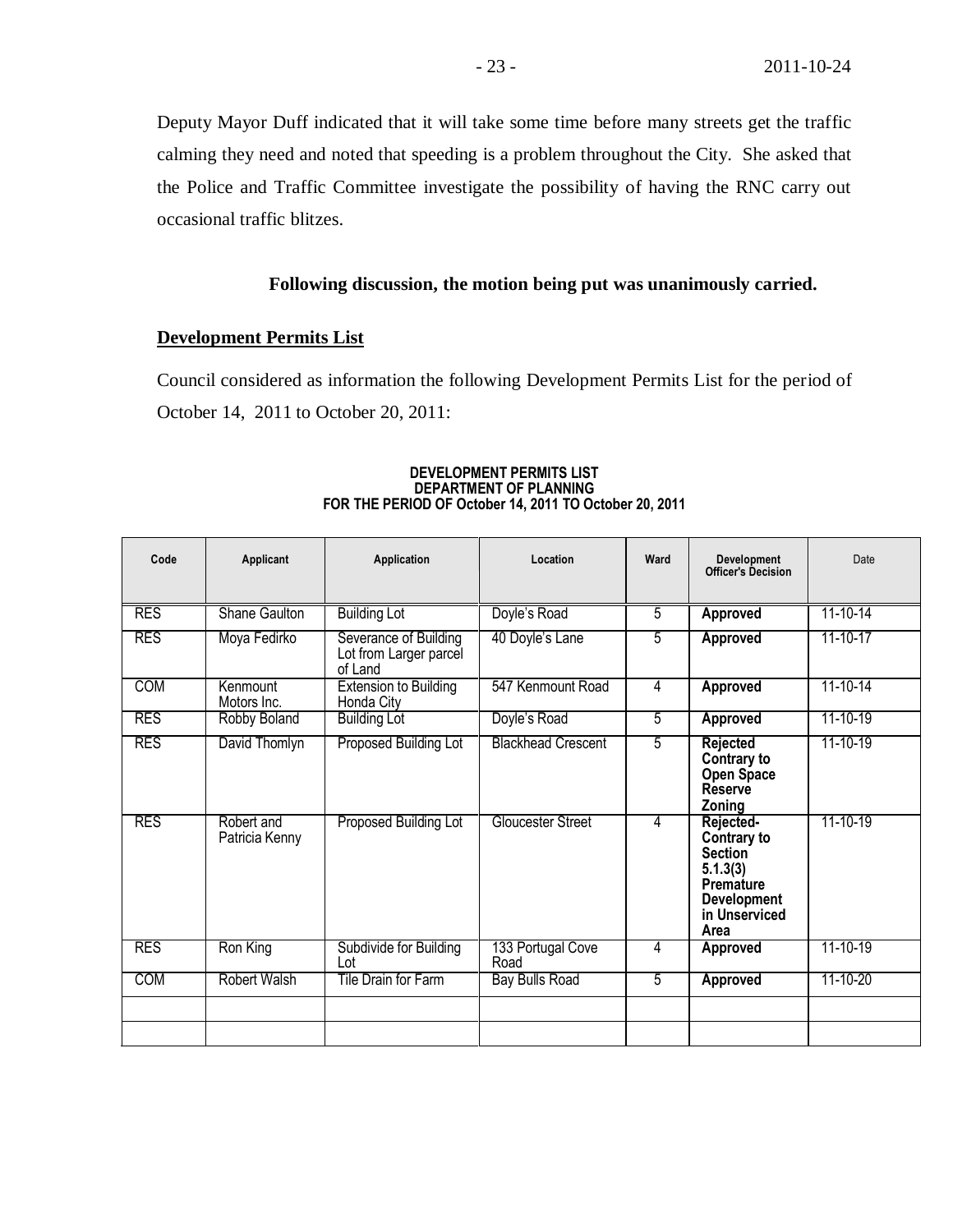| $\star$ | <b>Code Classification:</b><br><b>RES-Residential</b><br><b>COM- Commercial</b><br><b>AG</b> - Agriculture<br>OT-Other                                                                                                    | INST<br><b>IND</b> | - Institutional<br>- Industrial |
|---------|---------------------------------------------------------------------------------------------------------------------------------------------------------------------------------------------------------------------------|--------------------|---------------------------------|
| $**$    | This list is issued for information purposes only. Applicants have been advised in<br>writing of the Development Officer's decision and of their right to appeal any decision<br>to the St. John's Local Board of Appeal. |                    |                                 |

#### **Gerard Doran Development Officer Department of Planning**

#### **Building Permits List**

#### **SJMC2011-10-17/536R**

## **It was decided on motion of Councillor Colbert; seconded by Councillor Breen: That the recommendation of the Director of Building and Property Management with respect to the following Building Permits List be approved:**

2011/10/19

Permits List

#### **CLASS: COMMERCIAL**

53653 NEWFOUNDLAND AND 40 ABERDEEN AVE MS OFFICE 53653 NEWFOUNDLAND AND 40 ABERDEEN AVE MS OFFICE U-WEIGHT LOSS 46A ABERDEEN AVE MS CLINIC SMART SET 79B ABERDEEN AVE MS RETAIL STORE PETS UNLIMITED **89 ABERDEEN AVE MS RETAIL STORE** ROYAL CANADIAN LEGION 57 BLACKMARSH RD MS PLACE OF ASSEMBLY BIG ERIC'S SANI-PRO 99 BLACKMARSH RD MS WAREHOUSE MARIE'S MINI MART 44 CROSBIE RD MS CONVENIENCE STORE LINCOLN PROMOTIONS 22 DUFFY PL SN SERVICE SHOP SMART KIDZ 10 ELIZABETH AVE MS RETAIL STORE MARIES MINI MART 197 ELIZABETH AVE MS RETAIL STORE CIRCLE K - IRVING 32 FRECKER DR MS SERVICE STATION KENNY HOLDINGS LIMITED 324 FRECKER DR MARIES MS CONVENIENCE STORE JUMBO VIDEO 12-20 HIGHLAND DR MS RETAIL STORE PENNEY'S UNISEX 12-20 HIGHLAND DR MS SERVICE SHOP KELSEY DRIVE PIZZA COMPANY 35 KELSEY DR MS RESTAURANT PETS UNLIMITED **39 KELSEY DR** MS RETAIL STORE KIDDIE KOBBLER 1988 SOM HET SOMET ALLEE SOMET HET STORE AND THE STORE STORE STORE OXFORD MORTGAGE CONSULTING 58 KENMOUNT RD 60 MS OFFICE INDIGO BOOKS & MUSIC INC. 70 KENMOUNT RD MS RETAIL STORE CLEARWATER POOLS LIMITED 274 KENMOUNT RD MS RETAIL STORE COHEN'S HOME FURNISHINGS 81 KENMOUNT RD MS RETAIL STORE COHEN'S HOME FURNISHINGS 81 KENMOUNT RD MS RETAIL STORE FURNITURE AND MATTRESS 323 KENMOUNT RD MS RETAIL STORE ROGERS CABLE COMMUNICATIONS 541 KENMOUNT RD BALLY HALY GOLF & COUNTRY 90 LOGY BAY RD MS CLUB ALEX FOLEY ACADEMY 484 MAIN RD MS CLUB MAX ATHLETICS 6 134 NEW COVE RD 6 19 MS CLUB PIZZA EXPERTS 446 NEWFOUNDLAND DR MS RESTAURANT RONA 60 O'LEARY AVE MS RETAIL STORE CGL ENTERTAINMENT 180 PORTUGAL COVE RD MS CLUB MULTICULTURAL WOMAN 180 PORTUGAL COVE RD MS OFFICE MULTICULTURAL WOMAN 180 PORTUGAL COVE RD MS OFFICE MARIE'S MINI MART 27 AIRPORT HEIGHTS DR MS CONVENIENCE STORE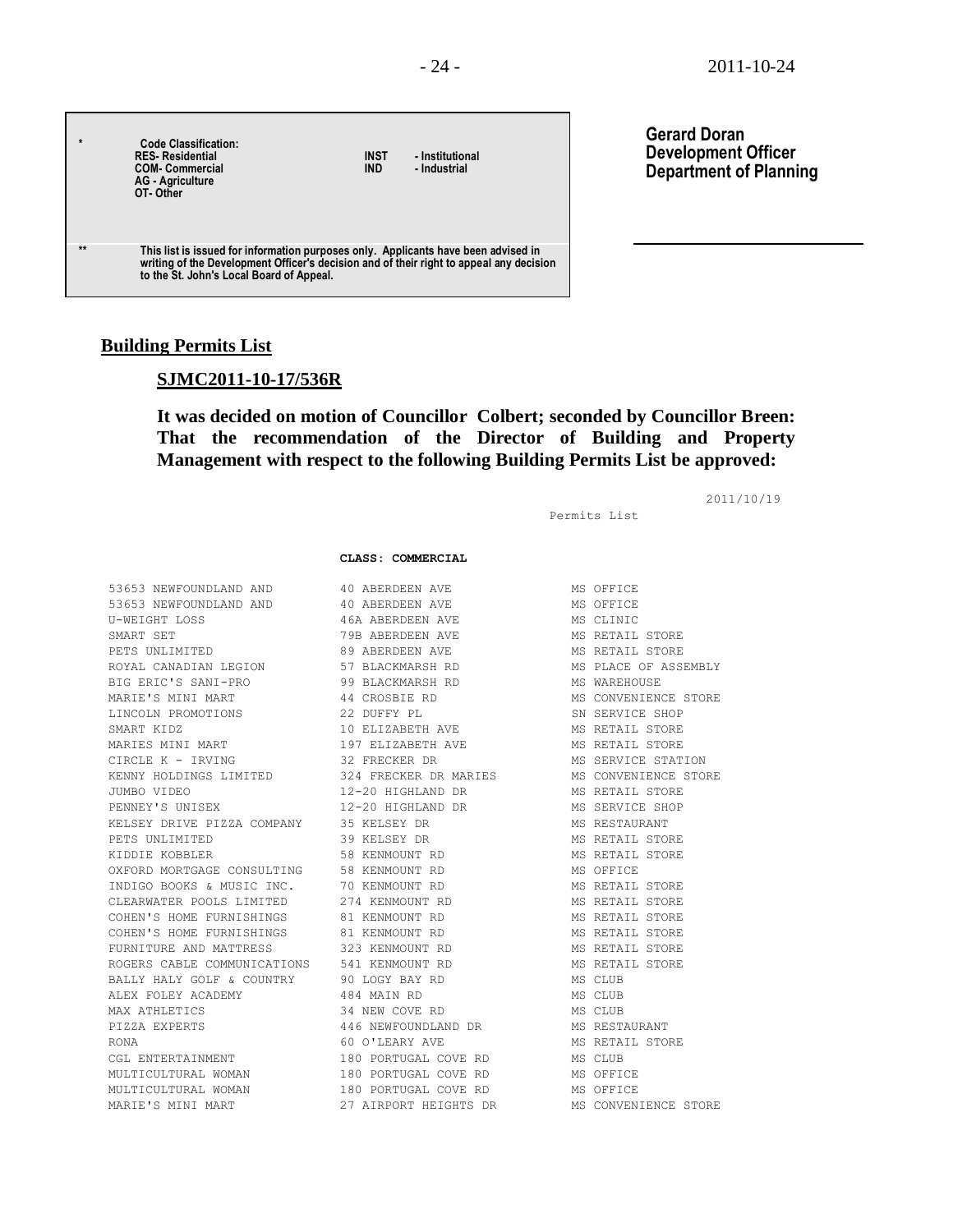SILVERBIRCH NO. 30 HOLDINGS 199 KENMOUNT RD NC HOTEL

YW-YMCA 35 RIDGE RD MS CLUB LONG HARBOUR HOLDINGS INC 10 ST. CLARE AVE MAX ATHLETICS MS RECREATIONAL USE PRINCESS AUTO LTD. 410 STAVANGER DR MS RETAIL STORE EARLY ACHIEVERS INC. 397 STAVANGER DR MS RETAIL STORE STAVANGER DRIVE PIZZA COMPANY 415 STAVANGER DR MS RESTAURANT NORTH ATLANTIC REFINING 86 THORBURN RD MS SERVICE STATION MARIE'S MINI MART #2 88 THORBURN RD MS CONVENIENCE STORE KENNY ENTERPRISES LIMITED THORBURN RD **METALL STORE** NORTH ATLANTIC REFINING  $\begin{array}{ccc} 446 & \text{TOPSAIL} & \text{RD} \end{array}$  and  $\begin{array}{ccc} \text{MS} & \text{SERVICE} & \text{STATION} \end{array}$ IRVING OIL LTD. 632 TOPSAIL RD IRVING OIL MS SERVICE STATION BELLA VISTA LIMITED 26-34 TORBAY RD MS TAVERN TOTALLY TANNED LTD. 120 TORBAY RD MS SERVICE SHOP COBALT PROPERTIES LIMITED 192-194 TORBAY RD SN MIXED USE CURVES FOR WOMEN 272-276 TORBAY RD MS CLUB TORBAY ROAD BILLARDS LIMITED 430 TORBAY RD MS TAVERN TIRECRAFT 452 TORBAY RD MS COMMERCIAL GARAGE RONA 710 TORBAY RD MS RETAIL STORE ICT CANADA GROUP INC. TORBAY ROAD-TORBAY RD MALL MS COMMUNICATIONS USE<br>RONALD MCDONALD HOUSE 150 CLINCH CRESCENT NO ACCESSORY BUILDING RONALD MCDONALD HOUSE 150 CLINCH CRESCENT NO ACCESSORY BUILDING FRED'S LIMITED 196-198 DUCKWORTH ST RN RETAIL STORE MCDONALD'S RESTAURANTS OF 248 TORBAY RD NE ACCESSORY BUILDING ADELAIDE GROUP LTD. 336 WATER ST RN RETAIL STORE BELL ALIANT 20 ANTELOPE ST NC COMMUNICATIONS USE BELL ALIANT 67 CALVER AVE NC COMMUNICATIONS USE BELL ALIANT 4 DAUNTLESS ST 30 NO COMMUNICATIONS USE BELL ALIANT **11 GOODRIDGE ST** NC COMMUNICATIONS USE BELL ALIANT **EXECUTE:** GREAT EASTERN AVE, 165 NC COMMUNICATIONS USE BELL ALIANT 53 GREAT EASTERN AVE NC COMMUNICATIONS USE BELL ALIANT 15 ICELAND PL NC COMMUNICATIONS USE BELL ALIANT 68 KENMOUNT RD NC COMMUNICATIONS USE BELL ALIANT 222 KENMOUNT RD NC COMMUNICATIONS USE BELL ALIANT 47 LIVERPOOL AVE NC COMMUNICATIONS USE BELL ALIANT 16 NEWTOWN RD 18 NO COMMUNICATIONS USE BELL ALIANT 26 PETITE FORTE DR NC COMMUNICATIONS USE DAYBREAK PARENT CHILD CENTRE 74 BOULEVARD NO FENCE R. A. TEMPLETON LIMITED 343 WATER STREET-BISHOPS COVE RN RETAIL STORE DAVID BOWDEN 168 WATER ST CR EATING ESTABLISHMENT HATCH MOTT MACDONALD 192-194 TORBAY RD BURGER KING RN EATING ESTABLISHMENT<br>HATCH MOTT MACDONALD 192-194 TORBAY RD CIRCLE K RN CONVENIENCE STORE 192-194 TORBAY RD CIRCLE K RN CONVENIENCE STORE<br>56A KENMOUNT RD RN RESTAURANT GOLDEN PHOENIX RESTAURANT 56A KENMOUNT RD RN RESTAURANT PAUL DAVIS SYSTEMS 40 QUIDI VIDI RD RN MIXED USE FORTIS PROPERTIES CORPORATION 100 NEW GOWER ST, LEVEL 1 & 3 RN OFFICE FORTIS PROPERTIES CORPORATION SPRINGDALE STREET NO OFFICE PRINCIPAL HOLDINGS LIMITED 220 KENMOUNT RD, PENNEY MAZDA NC CAR SALES LOT CITY OF ST. JOHN'S 340 EAST WHITE HILLS RD NC ADMIN BLDG/GOV/NON-PROFIT

THIS WEEK \$ 24,851,000.00

#### **CLASS: INDUSTRIAL**

THIS WEEK \$ .00

CLASS: GOVERNMENT/INSTITUTIONAL

ST TERESA'S PARISH **MUNDY POND RD** MS PARISH HALL

THIS WEEK \$ .00

**CLASS: RESIDENTIAL**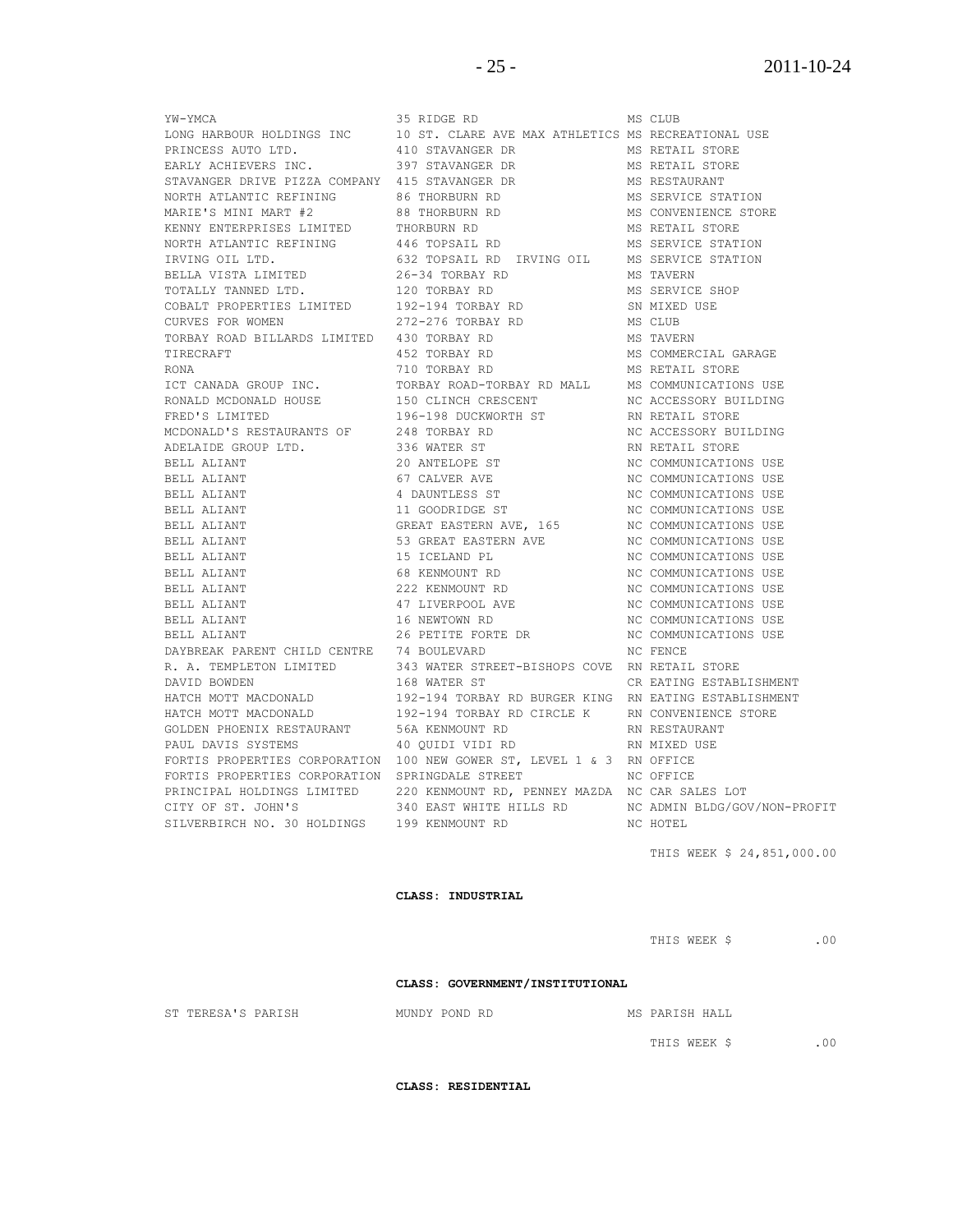ERCO HOMES 125 BLUE PUTTEE DR, LOT 82 NC SINGLE DETACHED DWELLING<br>GARY SQUIRES/PAULA NOFTALL 75 CAPE PINE ST NE SINGLE DETACHED & SUB.APT GARY SQUIRES/PAULA NOFTALL 75 CAPE PINE ST NO SINGLE DETACHED & SUB.APT TRUE NORTH HOMES INC.  $79$  CAPE PINE ST, LOT 38 NC SINGLE DETACHED DWELLING LAURIE & JIM CRITCH 114 CASTLE BRIDGE DR NC ACCESSORY BUILDING PRO-TECH CONSTRUCTION LTD 116 CASTLE BRIDGE DR, LOT 212 NC SINGLE DETACHED DWELLING FAMILY HOME LTD. 158 CASTLE BRIDGE DR, LOT 193 NC SINGLE DETACHED & SUB.APT SKYMARK CONTRACTING 129 CASTLE BRIDGE DR,LOT 232 NC SINGLE DETACHED DWELLING JOHN PROWSE 139 CASTLE BRIDGE DR,LOT 189 NC SINGLE DETACHED DWELLING BALNAFAD CO LTD. 141 CASTLE BRIDGE DR, LOT 190 NC SINGLE DETACHED DWELLING MACINTYRE HOMES & RENOVATIONS 132 CHEESEMAN DR, LOT 27 NC SINGLE DETACHED DWELLING KEVIN ALVIN LEWIS 40 COLONIAL ST NC ACCESSORY BUILDING KEVIN ALVIN LEWIS 40 COLONIAL ST NC PATIO DECK ERCO HOMES<br>ERCO HOMES 16 DAUNTLESS ST, LOT 138 NC SINGLE DETACHED & SUB.APT DARCIE WILSON 633 EMPIRE AVE NO FENCE BRADLEY SNELGROVE & KIMBERLEY 48 FAHEY ST NE NO ACCESSORY BUILDING REARDON CONSTRUCTION &DEV LTD 8 FALLOWTREE PL, LOT 121 NC SINGLE DETACHED DWELLING REARDON CONSTRUCTION & DEV LTD 3 FALLOWTREE PL, LOT 116 NC SINGLE DETACHED DWELLING REARDON CONSTRUCTION & DEV LTD 9 FALLOWTREE PL, LOT 119 NC SINGLE DETACHED DWELLING JAMES A. NELSON & 1 FERRYLAND ST E NC ACCESSORY BUILDING KAREN LUCAS POWER 51 FRANCIS ST NC FENCE PERHAM HOMES LTD 1 GEORGINA ST NC ACCESSORY BUILDING CORRIE S. ROWE 310 HAMILTON AVE NC PATIO DECK CONNEY THE SERVICE OF SUBSECTION CONSIDERED AND THE SERVICE OF SAMPLE AND THE SERVICE OF SAMPLE OF SAMPLE AND STRICT ON THE SAMPLE OF SAMPLE AND STRICT ON STRICT ON THE SAMPLE OF SAMPLE AND STRICT ON THE SAMPLE OF SAMPLE A SULLIVAN'S CONSTRUCTION LTD. 7 IRONWOOD PL, LOT 34 NC SINGLE DETACHED DWELLING MARK WARDLE 19 KERR ST NC FENCE CARDINAL HOMES 4 LAGGAN PL - LOT 60 NC SINGLE DETACHED DWELLING<br>
JOHN O'LEARY MACBETH DRIVE, LOT 1 NC SINGLE DETACHED & SUB.AP' JOHN O'LEARY **MACBETH DRIVE, LOT 1** NO SINGLE DETACHED & SUB.APT TROY PATRICK SULLIVAN AND 62 MAJOR'S PATH NC ACCESSORY BUILDING STEVEN ALBAN HOUNSELL **1 MARSLAND PL** NC PATIO DECK PHILIP FINLAY 18 MIRANDA ST, LOT 102 NC SINGLE DETACHED & SUB.APT CARMELITA O'LEARY **30 MOUNT PLEASANT AVE NO SINGLE DETACHED DWELLING** DARRELL LUSH 26 NAUTILUS ST, LOT 110 NC SINGLE DETACHED & SUB.APT ROGER WHALEN 29 NAUTILUS ST, LOT 129 NC SINGLE DETACHED & SUB.APT KIERAN BRENNAN 61 NOTRE DAME DR NC PATIO DECK ANDREW HISCOCK 11 OTTER DR NC FENCE VIMAC LIMITED 263-265 PENNYWELL RD, LOT 1 NC SEMI-DETACHED DWELLING VIMAC LTD. 263-265 PENNYWELL RD, LOT 2 NC TOWNHOUSING VIMAC LTD. 263-265 PENNYWELL RD, LOT 3 NC SEMI-DETACHED DWELLING SEAN CORCORAN **49 ROSE ABBEY ST, LOT 127** NC SINGLE DETACHED DWELLING DALE HILLIER 1 SHEFFIELD PL 1 NC FENCE REPUBLIC PROPERTIES INC. 371 SOUTHSIDE RD NC SEMI-DETACHED DWELLING REPUBLIC FROPERIIES INC.<br>PHILOMENA HACKETT AND 29 SUMAC ST, LOT 95 NC SINGLE DETACHED DWELLING MACINTYRE HOMES & RENOVATIONS 33 SUMAC ST, LOT 97 NC SINGLE DETACHED DWELLING MACINTYRE HOMES & RENOVATIONS 33 SOFIAL BIT IS A RESOLUTION AND MOST DETACHED & SUB.APT ALLAN BRADLEY RALPH  $41$  TEAKWOOD DR, LOT 80 NC SINGLE DETACHED & SUB.APT ANDREW MICHAEL MOYST AND <br>
ROBERT J. MARTIN 584 TOPSAIL RD NC SINGLE DETACHED DWI DAVID HILL 40 TURNBERRY ST NC ACCESSORY BUILDING GERRY YOUNG **43 VALLEYVIEW RD** NC ACCESSORY BUILDING VINCE WALSH 29 PERLIN ST CC SINGLE DETACHED & SUB.APT HOWARD PIERCEY 302 NEWFOUNDLAND DR CO HOME OFFICE BRADLEY PEDDLE 26 PALM DR 2000 CO HOME OFFICE PETERS FOUNDATION CORP. 65 GUY ST CR SUBSIDIARY APARTMENT DAN HARTERY 71 KEITH DR CR SUBSIDIARY APARTMENT DAVID JOHN PIKE 67 HUSSEY DR EX MOBILE HOME NFLD & LABRADOR HOUSING CORP. 60 CABOT ST RN TOWNHOUSING TREVOR JOHN O'KEEFE 144 CHEESEMAN DR RN SINGLE DETACHED DWELLING KATHY CLARKE WHERRY **81 CIRCULAR RD** RN SINGLE DETACHED DWELLING GEMMA HICKEY 46 COLONIAL ST RN TOWNHOUSING KMK PROPERTIES 100 ELIZABETH AVE, SUITE 701 RN CONDOMINIUM KMK PROPERTIES 100 ELIZABETH AVE, SUITE 702 RN CONDOMINIUM

DONOVAN HOMES 5 ADVENTURE AVE NC ACCESSORY BUILDING NEW VICTORIAN HOMES 5 ADVENTURE AVE NC SINGLE DETACHED & S 15 ANTELOPE ST NC SINGLE DETACHED & SUB.APT 584 TOPSAIL RD NC SINGLE DETACHED DWELLING KMK PROPERTIES 100 ELIZABETH AVE SUITE 704 RN CONDOMINIUM KMK PROPERTIES 100 ELIZABETH AVE SUITE 706 RN CONDOMINIUM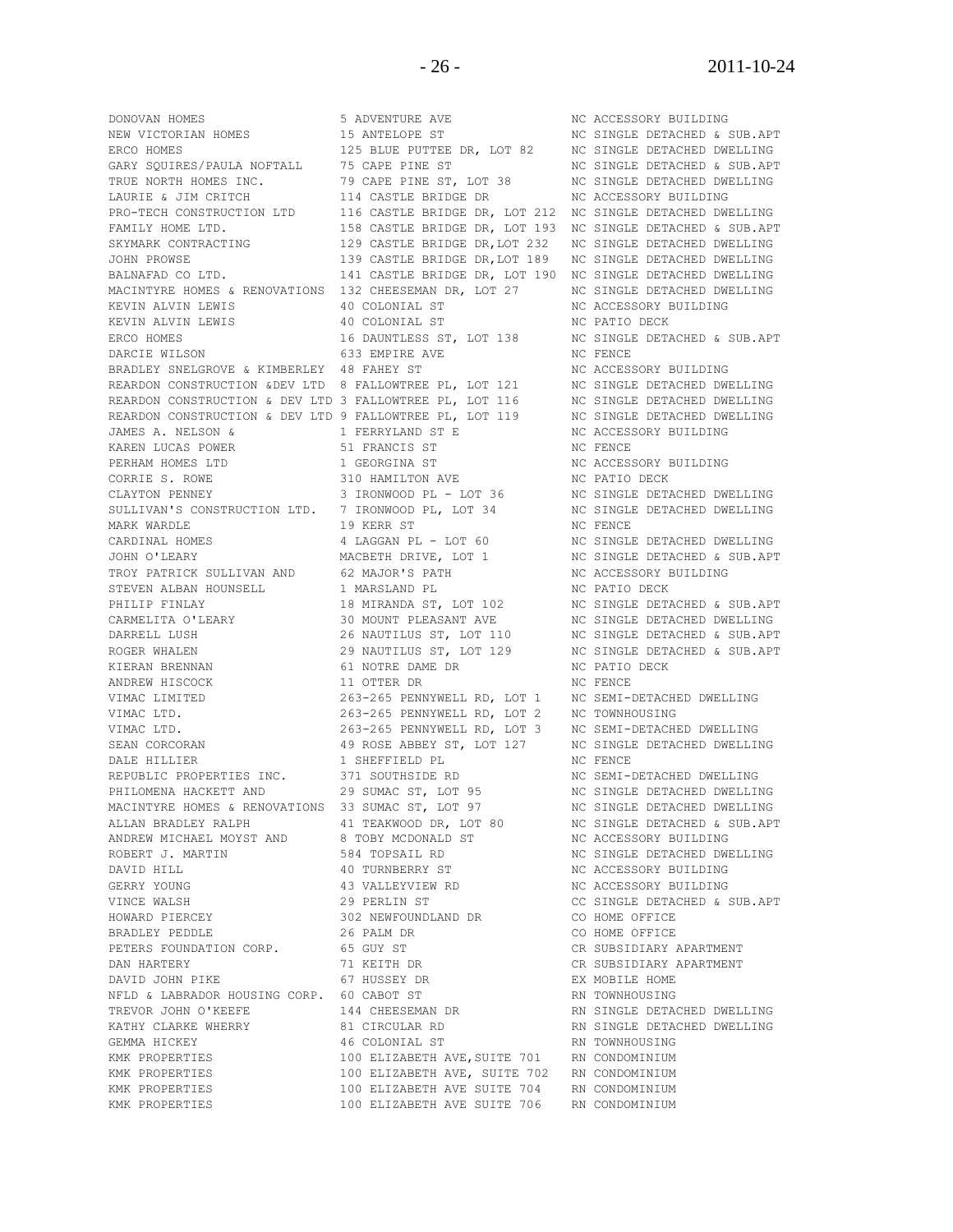| KMK .<br>PROPERTIES           |
|-------------------------------|
| KMK PROPERTIES                |
| KMK PROPERTIES                |
| KMK PROPERTIES                |
| KMK PROPERTIES                |
| KMK PROPERTIES                |
| KMK PROPERTIES                |
| KMK PROPERTIES                |
| KMK PROPERTIES                |
| KMK PROPERTIES                |
| KMK PROPERTIES                |
| KMK PROPERTIES                |
| KMK PROPERTIES                |
| KMK PROPERTIES                |
| KMK PROPERTIES                |
| KMK PROPERTIES                |
| KMK PROPERTIES                |
| KMK PROPERTIES                |
| KMK PROPERTIES                |
| KMK PROPERTIES                |
| KMK PROPERTIES                |
| KMK PROPERTIES                |
| KMK PROPERTIES                |
| KMK PROPERTIES                |
| KMK PROPERTIES                |
| KMK PROPERTIES                |
| JOANNE M. WINSOR              |
| CHRISTOPHER LEATHER AND       |
| CALVIN L. LAKE/SUSAN RICHTER  |
| ERCO HOMES                    |
| GARY & DIANA SNOW             |
| MARK GLYNN                    |
| PAUL MURPHY CONSTRUCTION      |
| MARIA HALFYARD                |
| PETER SOUCY & MARION CHEEKS   |
| COLIN P SULLIVAN              |
| MARK D. SMITH/JULIA C. TRAHEY |
| MARY LOU DUNN                 |
| MARILYN TULK                  |
| DAVID & LISA THOMPSON         |
| JOHN PROWSE CONSTRUCTION      |
| JACQUELINE FRANCES COLLINS &  |
| ERCO HOMES                    |
| ANDREW COLFORD                |
| <b>JEREMIAH BEST</b>          |
| KEALEY MARTIN                 |
| MARK GLYNN                    |
| GERRY YOUNG                   |
| CITY OF ST. JOHN'S            |

|     | 100 ELIZABETH AVE SUITE     |       | 709 |
|-----|-----------------------------|-------|-----|
|     | 100 ELIZABETH AVE SUITE     |       | 710 |
|     | 100 ELIZABETH AVE SUITE     |       | 711 |
|     | 100 ELIZABETH AVE SUITE     |       | 712 |
|     | 100 ELIZABETH AVE SUITE     |       | 713 |
|     | 100 ELIZABETH AVE SUITE 714 |       |     |
|     | 100 ELIZABETH AVE           | SUITE | 715 |
|     | 100 ELIZABETH AVE SUITE 716 |       |     |
| 100 | ELIZABETH AVE               | SUITE | 804 |
|     | 100 ELIZABETH AVE SUITE 805 |       |     |
| 100 | ELIZABETH AVE               | SUITE | 401 |
| 100 | ELIZABETH AVE SUITE 507     |       |     |
| 100 | ELIZABETH AVE               | SUITE | 602 |
|     | 100 ELIZABETH AVE SUITE 604 |       |     |
|     | 100 ELIZABETH AVE SUITE     |       | 605 |
|     | 100 ELIZABETH AVE SUITE 606 |       |     |
|     | 100 ELIZABETH AVE           | SUITE | 608 |
|     | 100 ELIZABETH AVE SUITE 609 |       |     |
|     | 100 ELIZABETH AVE SUITE     |       | 610 |
|     | 100 ELIZABETH AVE SUITE 611 |       |     |
|     | 100 ELIZABETH AVE SUITE     |       | 612 |
|     | 100 ELIZABETH AVE SUITE 613 |       |     |
|     |                             |       |     |
|     | 100 ELIZABETH AVE SUITE     |       | 614 |
|     | 100 ELIZABETH AVE SUITE 615 |       |     |
|     | 100 ELIZABETH AVE SUITE 616 |       |     |
|     | 100 ELIZABETH AVE SUITE 807 |       |     |
|     | 21 GEORGINA ST              |       |     |
|     | 163 GOWER ST                |       |     |
|     | 171 GOWER ST                |       |     |
|     | 28 GULLAGE ST, LOT 34       |       |     |
|     | 13 HALLEY DR                |       |     |
|     | 9 HATCHER ST                |       |     |
|     | 10 JUDGE PL                 |       |     |
|     | 2 KERRY ST                  |       |     |
|     | 95 MONKSTOWN RD             |       |     |
|     | 21 NAVAJO PL                |       |     |
|     | 156 PATRICK ST              |       |     |
|     | 96 PORTUGAL COVE RD         |       |     |
|     | 39 QUEEN'S RD, UNIT 13      |       |     |
|     | 91 RENNIE'S MILL RD         |       |     |
|     | 36 ROSE ABBEY ST, LOT 167   |       |     |
|     | 12 SILVERTON ST             |       |     |
|     | 245 STAVANGER DR            |       |     |
|     | 24 VICTORIA ST              |       |     |
|     | 19 GARY DR                  |       |     |
|     | 93 GREAT EASTERN AVE        |       |     |
|     | 9 HATCHER ST                |       |     |
|     | 43 VALLEYVIEW RD            |       |     |
|     | 40 MUNDY POND RD            |       |     |
|     |                             |       |     |

RN CONDOMINIUM RN CONDOMINIUM RN CONDOMINIUM RN CONDOMINIUM RN CONDOMINIUM RN CONDOMINIUM RN CONDOMINIUM RN CONDOMINIUM RN CONDOMINIUM RN CONDOMINIUM RN CONDOMINIUM RN CONDOMINIUM RN CONDOMINIUM RN CONDOMINIUM RN CONDOMINIUM RN CONDOMINIUM RN CONDOMINIUM RN CONDOMINIUM RN CONDOMINIUM RN CONDOMINIUM RN CONDOMINIUM RN CONDOMINIUM RN CONDOMINIUM RN CONDOMINIUM RN CONDOMINIUM RN CONDOMINIUM RN SINGLE DETACHED DWELLING RN SEMI-DETACHED DWELLING RN TOWNHOUSING RN SINGLE DETACHED DWELLING RN SINGLE DETACHED DWELLING RN SINGLE DETACHED DWELLING RN SINGLE DETACHED DWELLING RN SINGLE DETACHED & SUB.APT RN TOWNHOUSING RN SINGLE DETACHED DWELLING RN SINGLE DETACHED DWELLING RN SINGLE DETACHED DWELLING RN TOWNHOUSING RN SINGLE DETACHED DWELLING RN SINGLE DETACHED DWELLING RN SINGLE DETACHED DWELLING RN SINGLE DETACHED DWELLING RN TOWNHOUSING SW SINGLE DETACHED & SUB.APT SW SINGLE DETACHED DWELLING SW SINGLE DETACHED DWELLING SW SINGLE DETACHED DWELLING MS ADMIN BLDG/GOV/NON-PROFIT THIS WEEK \$ 9,570,595.00

#### **CLASS: DEMOLITION**

| KENNETH BRETT WILLIAMS & | 11 F.I.M PT.          |  | DM SINGLE DETACHED DWELLING |  |
|--------------------------|-----------------------|--|-----------------------------|--|
| DEBORAH NORMAN           | 493 MAIN RD           |  | DM SINGLE DETACHED DWELLING |  |
| CARMELITA O'LEARY        | 30 MOUNT PLEASANT AVE |  | DM SINGLE DETACHED DWELLING |  |
| LORI T. COOMBS           | 5 MOUNT SCIO PL       |  | DM SINGLE DETACHED DWELLING |  |
|                          |                       |  |                             |  |

THIS WEEK \$ 51,500.00

KMK PROPERTIES 100 ELIZABETH AVE SUITE 708 RN CONDOMINIUM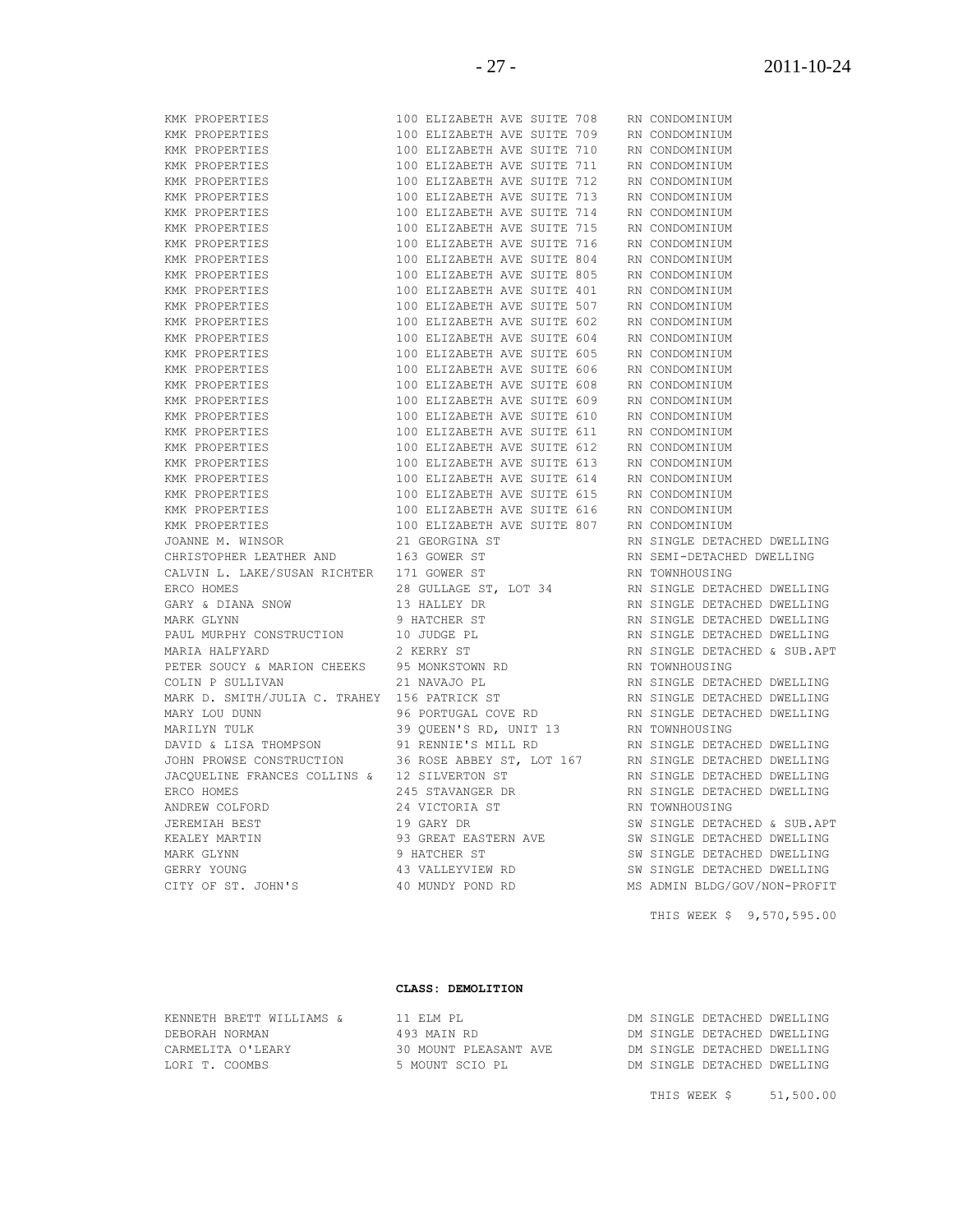THIS WEEK''S TOTAL: \$ 34,473,095.00

REPAIR PERMITS ISSUED: 2011/10/13 TO 2011/10/19 \$ 95,300.00

| ۰,<br>w |  |
|---------|--|

|     | CO CHANGE OF OCCUPANCY  | SN  | S T GN               |
|-----|-------------------------|-----|----------------------|
|     | CR CHNG OF OCC/RENOVTNS | МS  | MOBILE SIGN          |
| FX  | <b>EXTENSION</b>        | CC. | CHIMNEY CONSTRUCTION |
|     | NC NEW CONSTRUCTION     | CD. | CHIMNEY DEMOLITION   |
| OC. | OCCUPANT CHANGE         | DV. | DEVELOPMENT FILE     |
| RN  | RENOVATIONS             | WS  | <b>WOODSTOVE</b>     |
| SW  | SITE WORK               | DМ  | DEMOLITION           |
| ТT  | TENANT IMPROVEMENTS     |     |                      |

## **Payrolls and Accounts**

#### **SJMC2011-10-17/537R**

**It was decided on motion of Councillor Colbert; seconded by Councillor Breen: That the following Payrolls and Accounts for the weeks ending October 13, 2011 be approved:** 

## **Weekly Payment Vouchers For The Week Ending October 20, 2011**

**PAYROLL**

| <b>Public Works</b>     |               | \$<br>347,723.27 |
|-------------------------|---------------|------------------|
| <b>Bi-Weekly Casual</b> |               | \$<br>20,552.79  |
| <b>ACCOUNTS PAYABLE</b> |               | \$2,594,904.07   |
|                         | <b>Total:</b> | \$2,963,180.13   |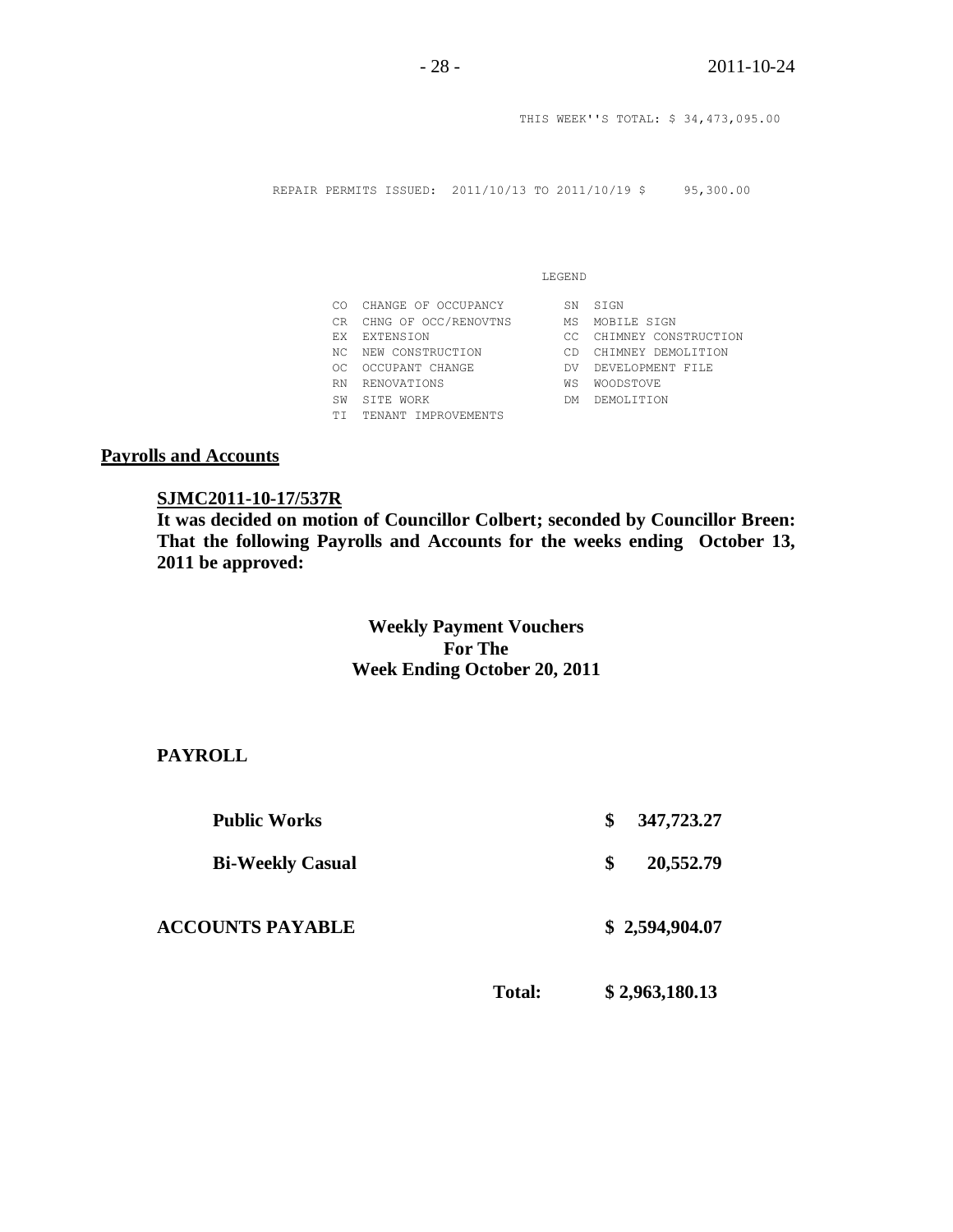## **Tenders**

- i. Tender 2011095 Postal Machine and Sorter Inserter
- ii. Tender Preparation of the 2011 Client Satisfaction Survey
- iii. Tender Armored Car Transport (Pickup and Delivery)
- iv. Tender #2011097 Snow Clearing and Ice Removal Various Sites
- v. Tender Robin Hood Bay Landfill Re-engineering Contract 12E-2 Miscellaneous Electrical Work
- vi. Tender Robin Hood Bay Landfill Re-engineering Contract 12E-3 Mechanical Modifications to Intake Louvers Materials Receiving Area
- vii. Robin Hood Bay Landfill Re-engineering Contract 12E – Canopies Installation

#### **SJMC2011-10-17/538R**

**It was decided on motion of Councillor Colbert; seconded by Councillor Hickman: That the recommendations of the Deputy City Manager/Director of Corporate Services and City Clerk; the Director of Finance & City Treasurer; the Director of Building & Property Management and the Deputy City Manager/Director of Public Works & Parks be approved and the tenders awarded as follows:**

- **i. Pitney Bowes in the amount of \$ 70,261.00 excluding HST**
- **ii. Sagacity Consulting in the amount of \$15,950 plus HST**
- **iii. Brinks Year 1 \$9,756.00; Year 2 - \$9,951.12; Year 3 - \$10,150.08 (taxes not included)**
- **iv. S&L Enterprises in the amount of \$619,861.50 including HST**
- **v. Newfoundland Electrical Ltd. in the amount of \$8,588.00**
- **vi. Newfoundland HVAC Ltd. in the amount of \$34,871.80**
- **vii. Anchorage Contracting Ltd. in the amount of \$202,835.00**

#### **Captain Whelan Drive/Blackmarsh Road – Karwood Estates Inc.**

Council considered a memorandum dated September 29, 2011 from the City Solicitor regarding the above noted.

#### **SJMC2011-10-24/539R**

**It was moved by Councillor Colbert; seconded by Councillor Hann: That land at Captain Whelan Drive be sold to Karwood Estates Inc. for \$40,000.00/acre subject to successful rezoning and the trail link reservation, as per the recommendation of the City Solicitor.**

**The motion being put was unanimously carried.**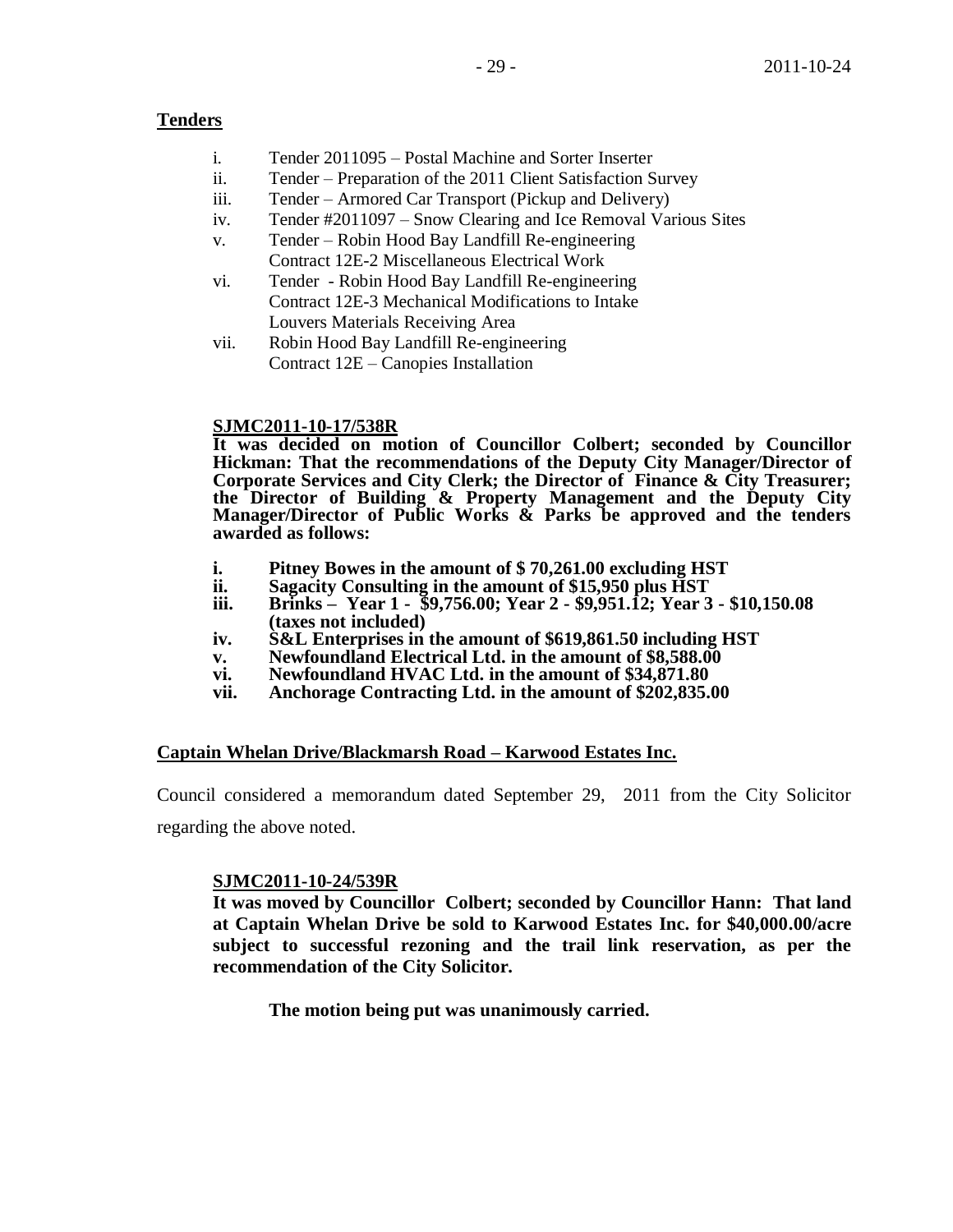#### **Travel Request by His Worship the Mayor to Doha, Qatar, December 4-6, 2011 to attend the annual meeting of the World Energy Cities\_\_\_\_\_\_\_\_\_\_\_\_\_\_\_\_\_\_\_\_\_\_\_\_\_\_\_\_**

Council considered a memorandum dated October 19, 2011 from the Deputy City Manager/Director of Corporate Services and City Clerk regarding the above noted.

#### **SJMC2011-10-24/540R**

**It was moved by Councilor Hanlon; seconded by Councillor Galgay: That travel by His Worship the Mayor to Doha, Qatar, December 1-7, 2011 to attend the annual meeting of the World Energy Cities, be approved.**

**The motion being put was unanimously carried.**

**Letter dated October 12, 2011 to Mayor O'Keefe from Mayor Harry Hollett, President Municipalities Newfoundland and Labrador regarding fiscal framework for municipal governments\_\_\_\_\_\_\_\_\_\_\_\_\_\_\_\_\_\_\_\_\_\_\_\_\_\_\_\_\_\_\_\_\_\_\_\_\_\_\_\_\_\_\_\_\_\_\_\_\_\_\_\_\_\_\_\_\_\_\_\_\_\_\_**

Council considered as information the above noted letter.

## **Letter dated Oct. 13, 2011 from Minister Harry Harding to His Worship the Mayor in**  response to his letter re excessive noise from motorcycles\_

Council considered the above noted letter from Provincial Government Services Minister Harry Harding in response to a letter a letter from Mayor O'Keefe requesting an update on the correspondence regarding excessive noise from motorcycles. Minister Harding advised that a decision has not been made on regulatory amendments and once a final decision has been made he will advise the Mayor accordingly. Members of Council were in agreement that Council will continue to pursue the issue.

#### **Councillor Breen**

Councillor Breen noted that pedestrians using the trails have expressed concern that bicycles are speeding on the bicycle portion of the trails and areas where bikes are not permitted. He asked if this problem will be addressed in the education program being put forward in relation to the Bicycle Plan. The matter was referred to the Transportation Engineer for follow-up.